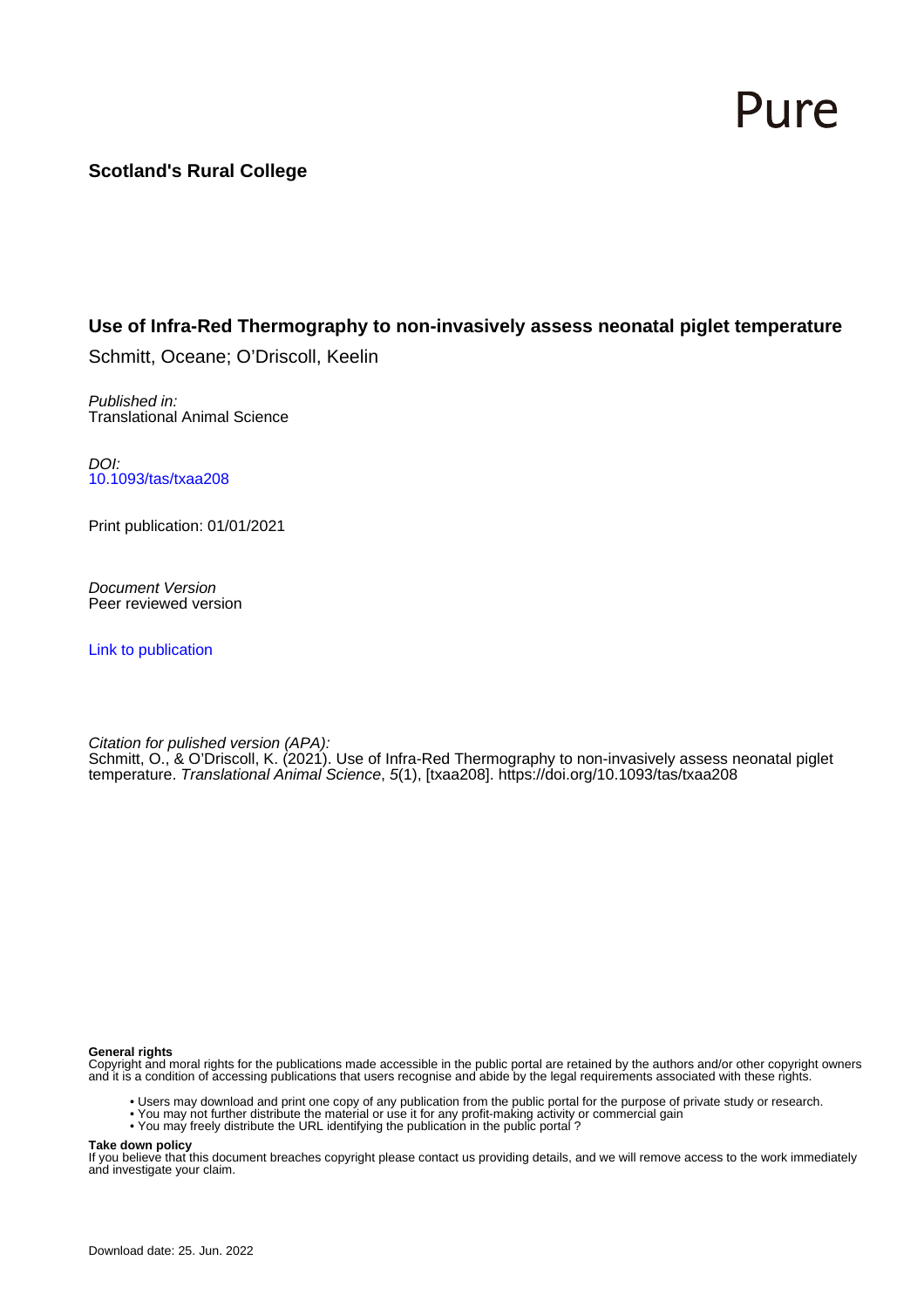# **Oceane Schmitt\*, †, ‡ and Keelin O'Driscoll\***

*\* Pig Development Department, Teagasc Animal and Grassland Research and Innovation Centre, Fermoy, Ireland*

**†** *Department of Animal Production, Easter Bush Veterinary Centre, Royal (Dick) School of Veterinary Studies, The University of Edinburgh, Roslin, Midlothian, UK* **‡** *Animal Behaviour and Welfare Team, Animal and Veterinary Sciences Research Group,* 

*SRUC, West Mains Road, Edinburgh, UK*

Centre, Fermoy, Ireland<br>
<sup>†</sup> Department of Animal Production, Easter Bush Veterinary Centre, Royal (Dick) Schove<br>
Veterinary Studies, The University of Edinburgh, Roslin, Midlothian, UK<br>
<sup>†</sup> Animal Behaviour and Welfare Te <sup>1</sup> Acknowledgements: This research was funded by the Irish Department of Agriculture, Food and the Marine through the FIRM/RSF/CoFoRD 2013 Research Call (project no. 13S428). We would like to thank the farm staff of the Moorepark pig research unit for their help during data collection.

© The Author(s) 2020. Published by Oxford University Press on behalf of the American Society of Animal Science.

This is an Open Access article distributed under the terms of the Creative Commons Attribution Non-Commercial License (http://creativecommons.org/licenses/by-nc/4.0/), which permits noncommercial re-use, distribution, and reproduction in any medium, provided the original work is properly cited. For commercial re-use, please contact journals.permissions@oup.com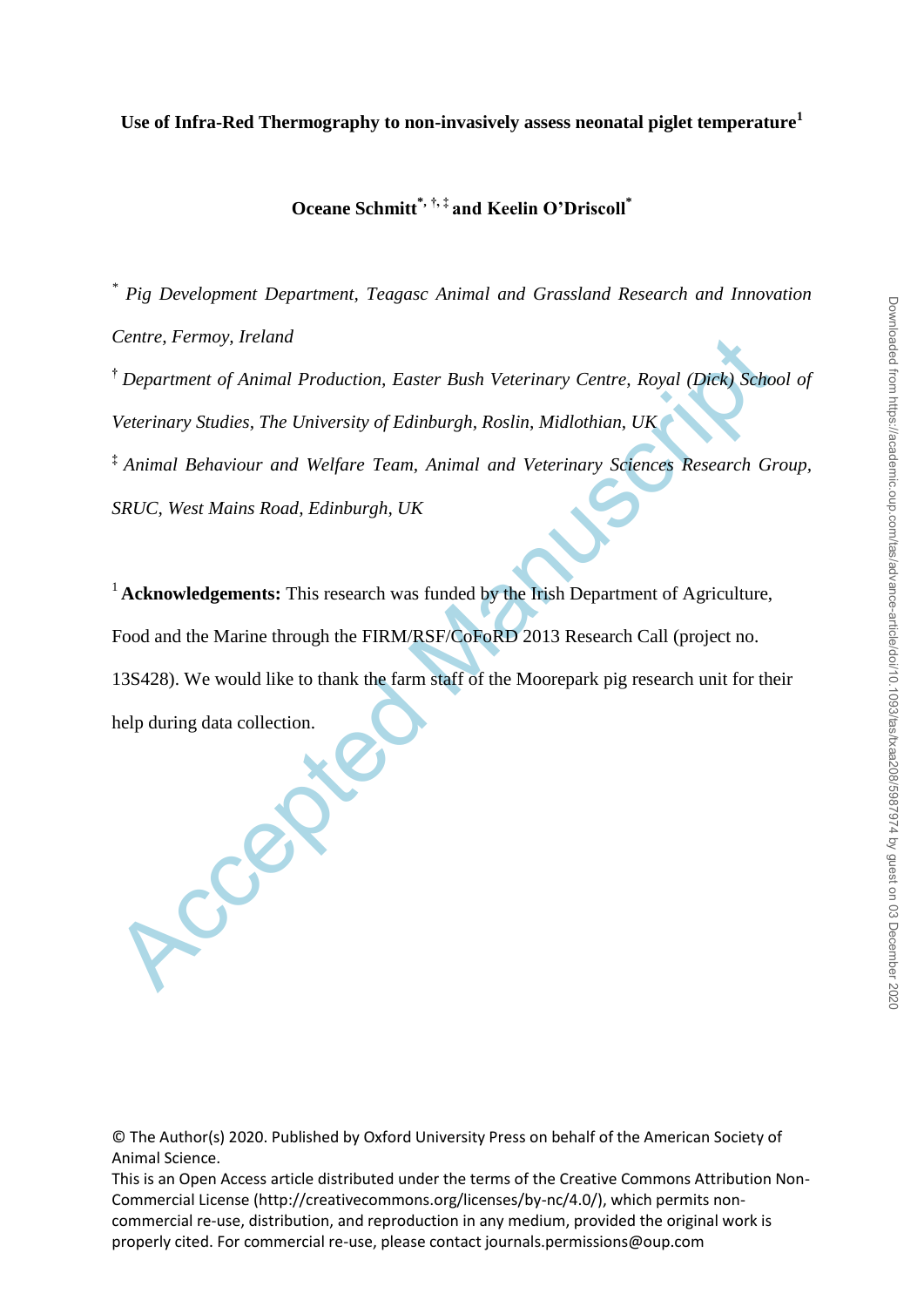# **ABSTRACT**

piglets. Piglets with intra-uterine growth retardation (IUGR) also have a higher mortality<br>at birth. This study aimed to validate Infra-Red Thermography (IRT) as an alternativ<br>rectal temperature (RT) to measure piglet tem Hypothermia is risk factor for piglet neonatal mortality, especially for low birth weight piglets. Piglets with intra-uterine growth retardation (IUGR) also have a higher mortality risk at birth. This study aimed to validate Infra-Red Thermography (IRT) as an alternative to rectal temperature (RT) to measure piglet temperature in the hour post-partum, and to identify piglets with thermoregulation difficulties. At birth  $(6.3 \pm 0.35 \text{ min} \text{ post-partum})$ , 67 piglets were dried, weighed, scored for growth retardation (IUGR; 0-3), and isolated in a plastic box where IRT images were taken, followed by RT. Piglets were then returned to the farrowing pen, and the process repeated at 15, 30 and 60 min post-partum. Piglets were ranked according to their weight (quartiles: 0.57-1.27 kg, 1.27–1.5 kg, 1.5-1.74 kg, 1.74-2.44 kg). Temperatures (ear base and tip; minimum, maximum and average of back) were extracted from IRT images (Thermacam Researcher Pro 2.0). Pearson correlations between temperature measures were calculated, and the effect of time, IUGR score, and weight were included in linear mixed models (SAS 9.4). RT was correlated with all IRT data across time points  $(P < 0.05)$ ; correlations were strongest with the ear base, and weakest with the ear tip and minimum back temperature. Both IUGR score and weight rank affected ear base (P < 0.05) and rectal temperatures ( $P < 0.05$ ). The lightest piglets, and piglets with severe IUGR had the lowest temperature, relative to their counterparts. Indeed, differences between all weights categories were significant for RT. Piglets with the lowest weight  $(0.27 - 1.27 \text{ kg})$ had lower ear base temperatures than piglets in the third quartile (1.5–1.74 kg;  $35.2 \pm 0.36$  °C vs.  $36.5 \pm 0.35$  °C,  $t_{64.9} = -4.51$ , P < 0.001) and than heaviest piglets (1.74 – 2.44 kg; 35.2  $\pm$ 0.36 °C vs. 36.4  $\pm$  0.36 °C, t<sub>70.4</sub> = -3.97, P < 0.005). Overall, piglets with severe IUGR (score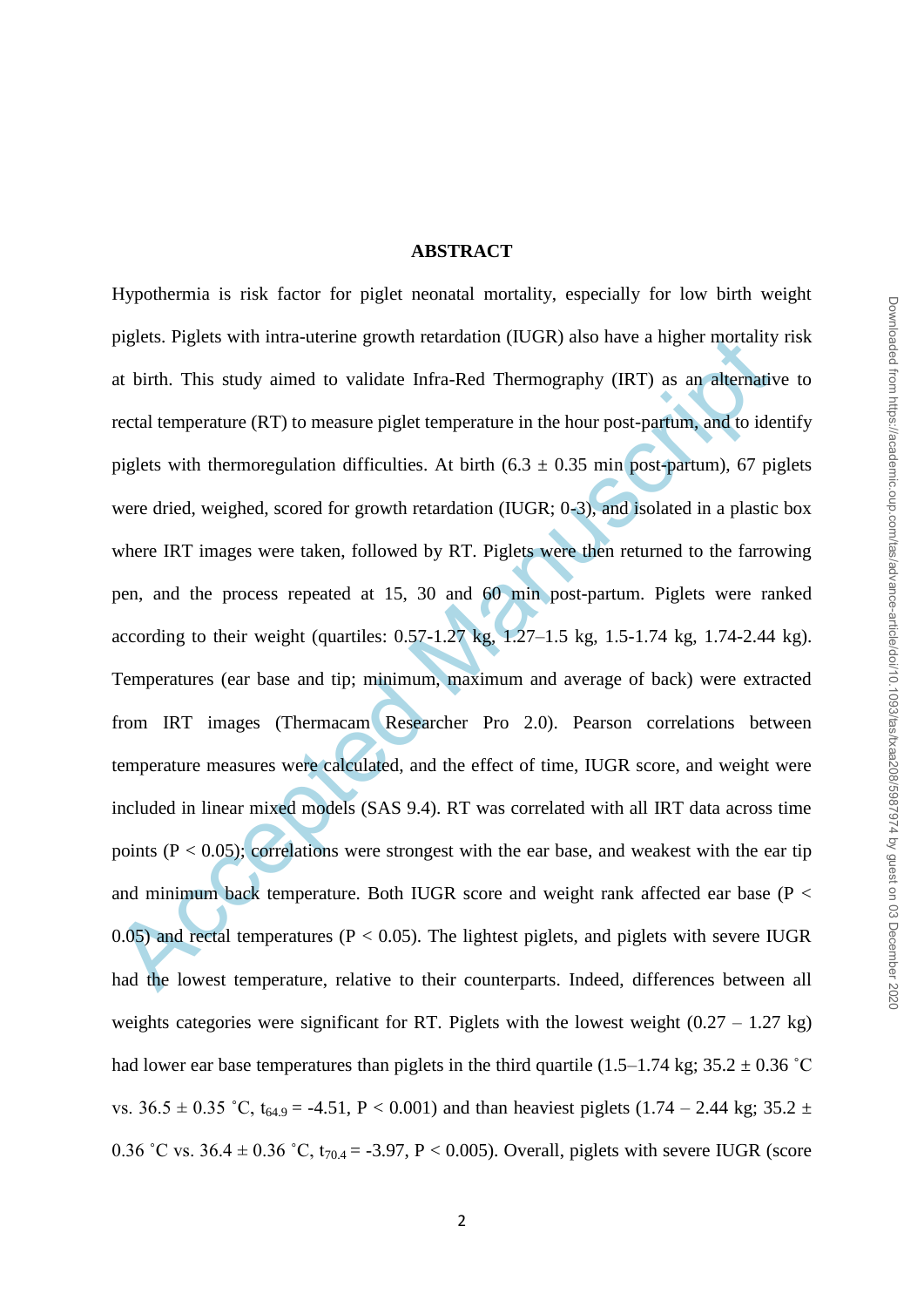3) had a lower RT than normal piglets (score 0;  $35.8 \pm 0.46$  °C vs.  $37.2 \pm 0.42$  °C,  $t_{43.1} = 3.16$ , P < 0.05) and piglets with mild IUGR (score 1;  $35.8 \pm 0.46$  °C vs.  $37.1 \pm 0.40$  °C,  $t_{45.3} = 2.92$ ,  $P < 0.05$ ); and they also had lower temperature at the base of the ear than normal piglets (35.1)  $\pm$  0.42 °C vs. 36.3  $\pm$  0.36 °C, t<sub>63.1</sub> = 3.01, P < 0.05). These results confirmed that IRT is an interesting non-invasive tool for assessing neonatal piglets' thermoregulatory abilities and could be used in research investigating successful interventions for piglets at risk of hypothermia.

**Keywords**: Pigs; infra-red thermography, rectal temperature, thermoregulation, growth retardation, birth weight

Accepted Manuscript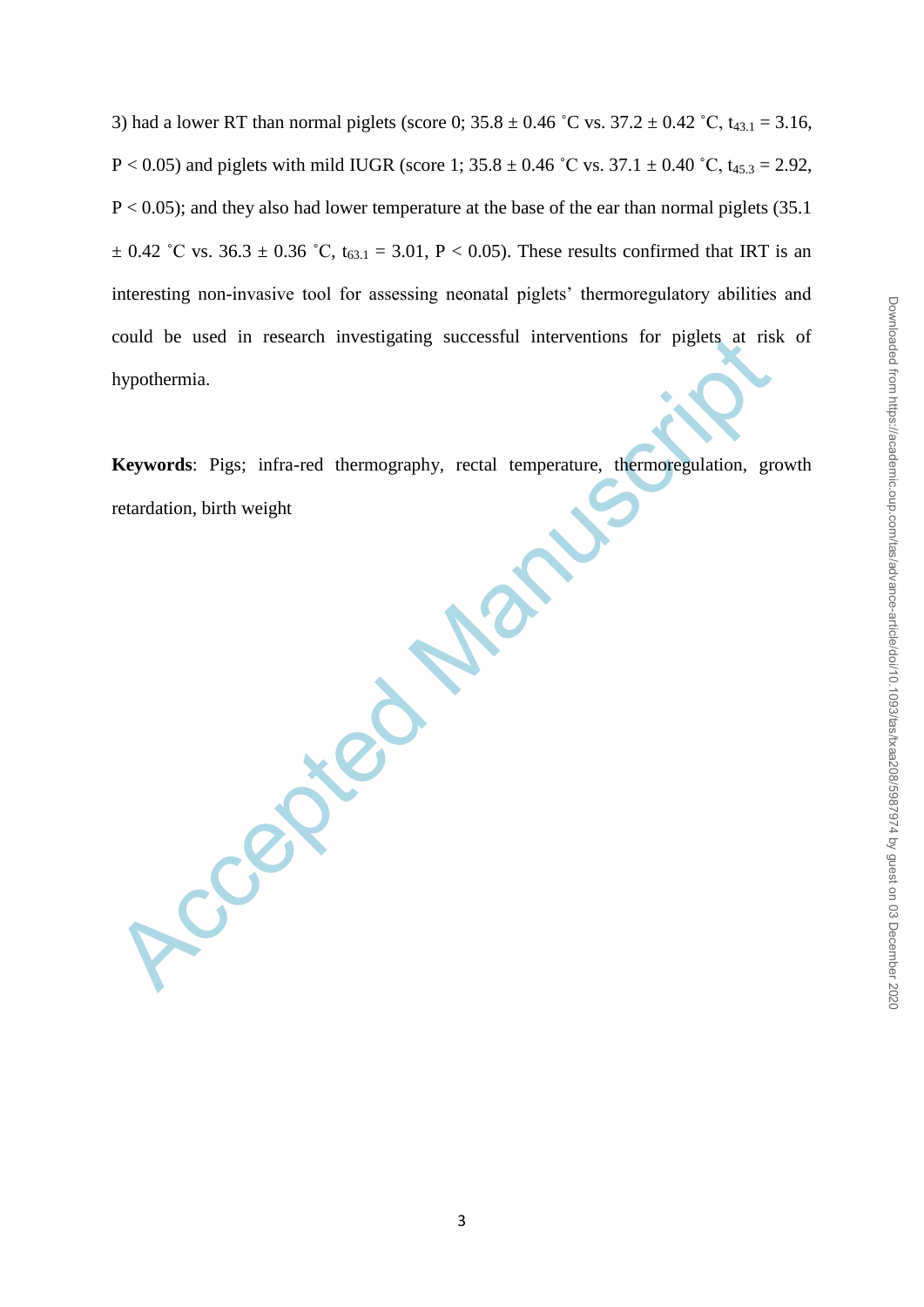# **List of abbreviations used:**

IRT: Infra-Red Thermography

IUGR: Intra-Uterine Growth Retardation

RT: Rectal Temperature

**Accepted Manuscript**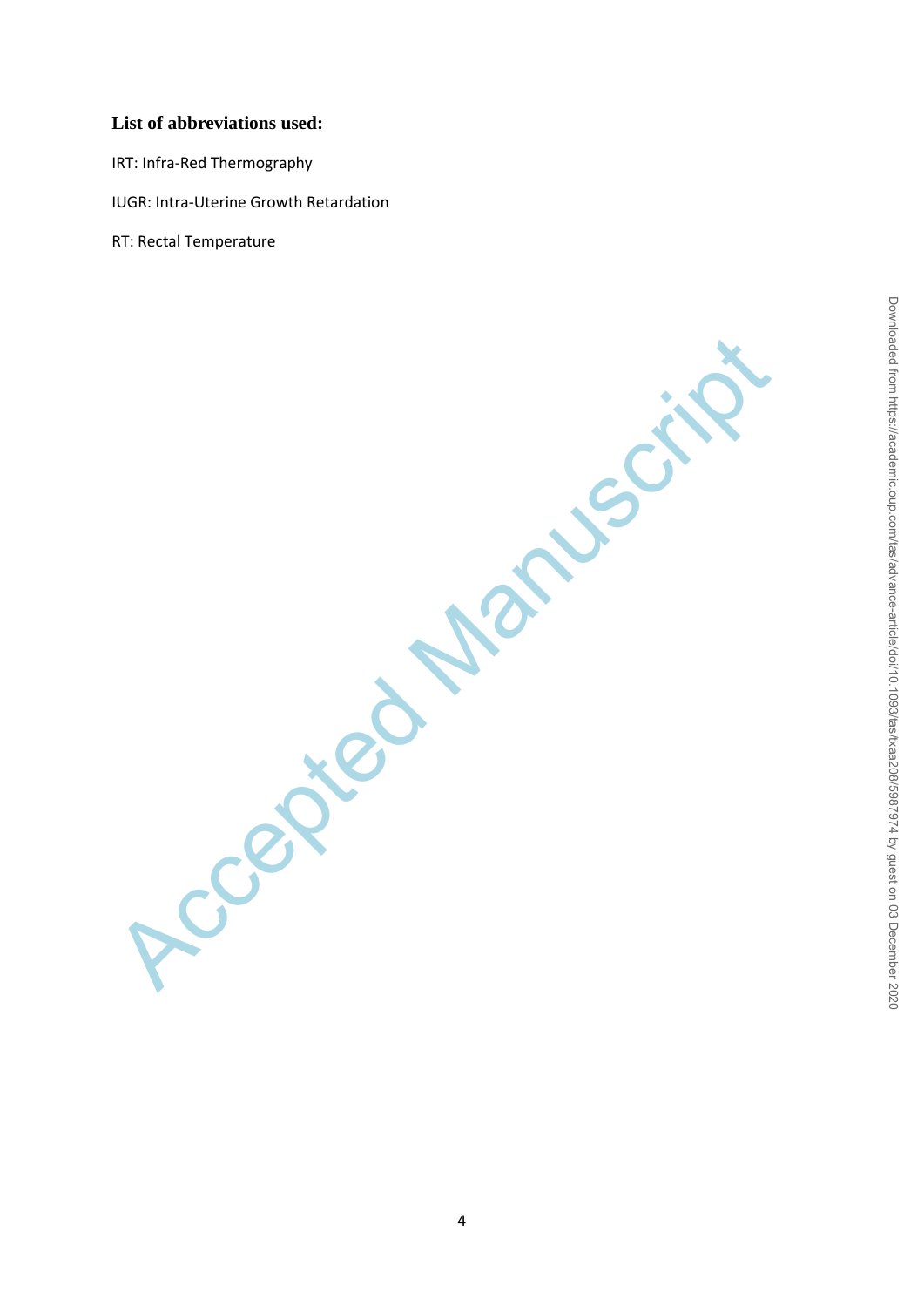# Downloaded from https://academic.oup.com/tas/advance-article/doi/10.1093/tasd208/5987974 by guest on 03 December 2020 Downloaded from https://academic.oup.com/tas/advance-article/doi/10.1093/tas/txaa208/5987974 by guest on 03 December 2020

#### **INTRODUCTION**

body temperature, and in recovering from the initial drop in body temperature that hap<br>normally during the hour post-partum (Herpin et al., 2004, 2002; Muns et al., 2016<br>addition, some piglets do not achieve optimal growth Hypothermia is a significant cause of neonatal mortality in piglets (Muns et al., 2016). Indeed a series of studies which investigated piglet survival found that piglets which died before weaning had lower temperatures during the first 24 h (Baxter et al., 2008; Baxter et al., 2009; Baxter et al., 2012). Low birth weight piglets have difficulties in maintaining their body temperature, and in recovering from the initial drop in body temperature that happens normally during the hour post-partum (Herpin et al., 2004, 2002; Muns et al., 2016). In addition, some piglets do not achieve optimal growth during gestation (intra-uterine growth retardation; IUGR) and have two to four times higher risk of dying before weaning than normal piglets, depending on the severity of their condition (Hansen et al., 2019). These piglets often show a disproportional allometry at birth (i.e. abnormally long and thin body; Baxter et al., 2008; Hales et al., 2013), and a 'dolphin-shape' head. Interventions such as drying piglets at birth and placing them near a heat source (heated lamp or mat) help them to increase and maintain their body heat and avoid hypothermia. In addition, providing an energy supplement should enhance the thermal status of piglets (Muns *et al*., 2010). However, providing supplemental energy to piglets is rather costly and labour intensive. Thus, piglets most in need of additional support around the time of birth should be identified, as well as the time at which the benefit is maximised (e.g. if there is a time when their temperature is likely to drop). Monitoring of piglets" temperature during the first hour postpartum could help to identify this critical time-point.

The use of a digital thermometer for measuring rectal temperature is considered the gold standard and has been widely used in research on piglet viability. Recently, infra-red thermography (IRT) imaging has gained interest as a non-invasive technique to measure thermal status of piglets (e.g. Kammersgaard et al., 2011; Tabuaciri et al., 2012; Soerensen and Pedersen, 2015; Sasaki et al., 2016). Kammersgaard et al. (2013) validated the use of IRT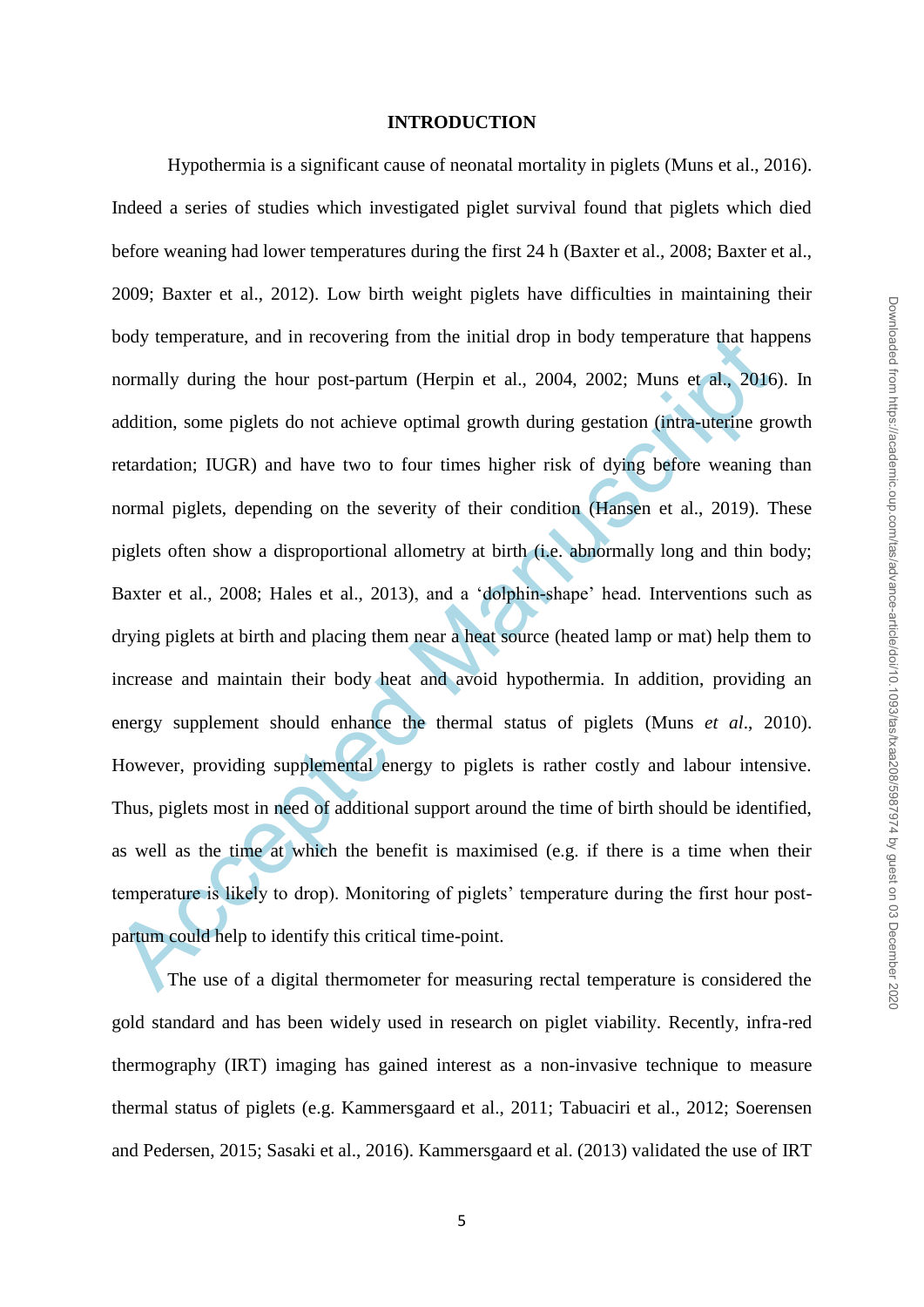temperature at several time points during the hour after birth, relative to the retemperature (gold standard). This study attempted to maximise control on factors of influ<br>(handling, environment, timing, behaviour) of the for measuring piglets" temperature by taking IRT images and rectal temperatures of piglets at different times between birth and 48 h post-farrowing. Furthermore, Tabuaciri *et al.* (2012) and Kammersgaard et al. (2013) both found that the temperature of the base of neonatal piglets" ears (or maximum ear temperature) was most strongly correlated with their rectal temperature. The present study investigated the use of an IRT camera to measure piglets" temperature at several time points during the hour after birth, relative to the rectal temperature (gold standard). This study attempted to maximise control on factors of influence (handling, environment, timing, behaviour) of the temperature at the time of image acquisition. In addition, this study compared known characteristics of piglets' mortality, i.e. weight and IUGR, in order to determine if one is more prevailing in the failure to thermoregulate within 1 h post-partum. We hypothesised that the low birth weight piglets and piglets suffering IUGR would have lower temperatures across time compared to heavier and normal piglets.

# **MATERIAL AND METHODS**

#### *Ethical approval*

Ethical approval for this study was granted by the Teagasc Animal Ethics Committee (approval no. TAEC162/2017). The experiment was carried out in accordance with Irish legislation (SI no. 543/2012) and the EU Directive 2010/63/EU for animal experimentation.

#### *Animals and management*

This study was conducted in July 2018 in the pig research facilities of the Animal and Grassland Research and Innovation Centre, Teagasc Moorepark, Fermoy, Co. Cork, Ireland. The experiment involved 67 piglets from 8 litters ( $n = 8.4 \pm 0.71$  piglets / litter). Sow genetic background was pure Large White and piglet genetic background was Large White x Duroc.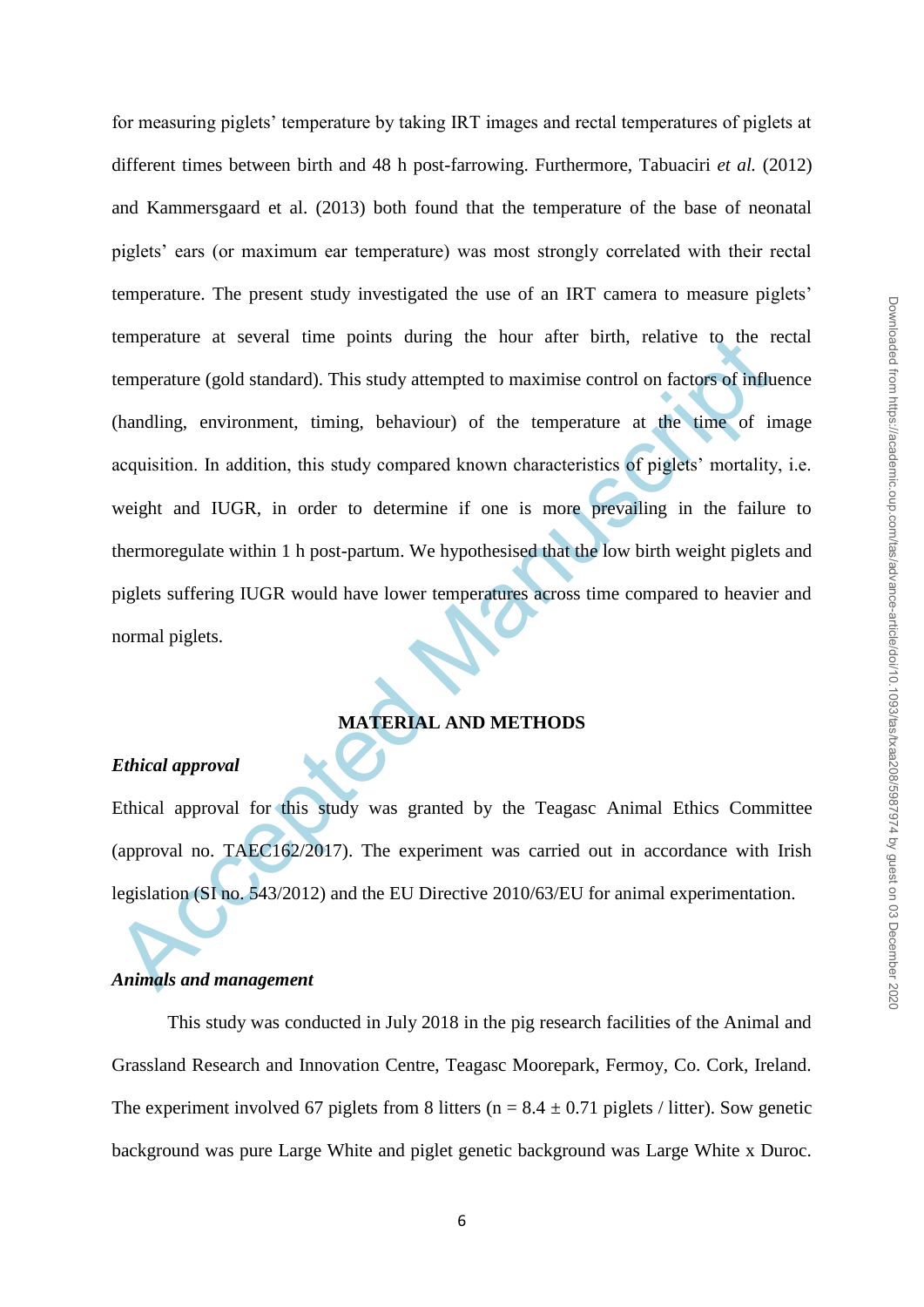There were no primiparous sow included in the study: four sows were in their second parity, two sows were in their third parity and two sows were in their fifth parity. Four of the litters were "large litters" as they had over 14 piglets born (two had 16 and, two 17 piglets born alive), and the other four litters had between 7 and 12 piglets born alive. Only two litters had all the piglets involved in the study. This was due to the timing of farrowing, as some piglets were born before the researcher entered the farrowing room on the experimental day. Animals were managed in conventional farrowing pens  $(250 \times 181 \text{ cm})$  containing a sow crate (225  $\times$  60 cm), a heat pad (155  $\times$  37 cm; 2/3 covered), and a water cup and a feeder for piglets.

### *Thermal image capture*

were born before the researcher entered the farrowing room on the experimental<br>Animals were managed in conventional farrowing pens  $(250 \times 181 \text{ cm})$  confaining a<br>crate  $(225 \times 60 \text{ cm})$ , a heat pad  $(155 \times 37 \text{ cm}; 2/3 \text{ covered})$ At birth, piglets were dried and isolated in a clear plastic storage box (unknown brand, bought at Toss Bryan, Fermoy, Ireland; 55.4 x 38.0 x 31.7 cm) before acquiring the first thermal image, using a FLIR T420 Infra-Red camera (thermal resolution: 320 x 240, measurement accuracy:  $\pm 2^{\circ}C$ , thermal sensitivity:  $\lt 0.04^{\circ}C$ ; FLIR Systems, Wilsonville, Oregon, USA). They were then immediately weighed, and scored for intra-uterine growth retardation (IUGR; 0-3). This score was attributed based upon on the number of characteristics associated with intra-uterine growth retardation which were displayed by the piglets. These characteristics were classified by Hales et al. (2015) as having a dolphin-shape head, bulging eyes and wrinkles around the snout  $(0 = \text{absence of characteristic}, 1 = \text{presence})$ of the characteristic). An overall score of 0 indicated no IUGR while a score of 3 indicated severe IUGR.

The plastic box represented a controlled environment for taking IRT images, because it prevented air flow over the piglets. Before acquiring pictures, reflected room temperature was measured as the mean temperature of a crunched aluminium foil (emissivity  $= 1$ ). The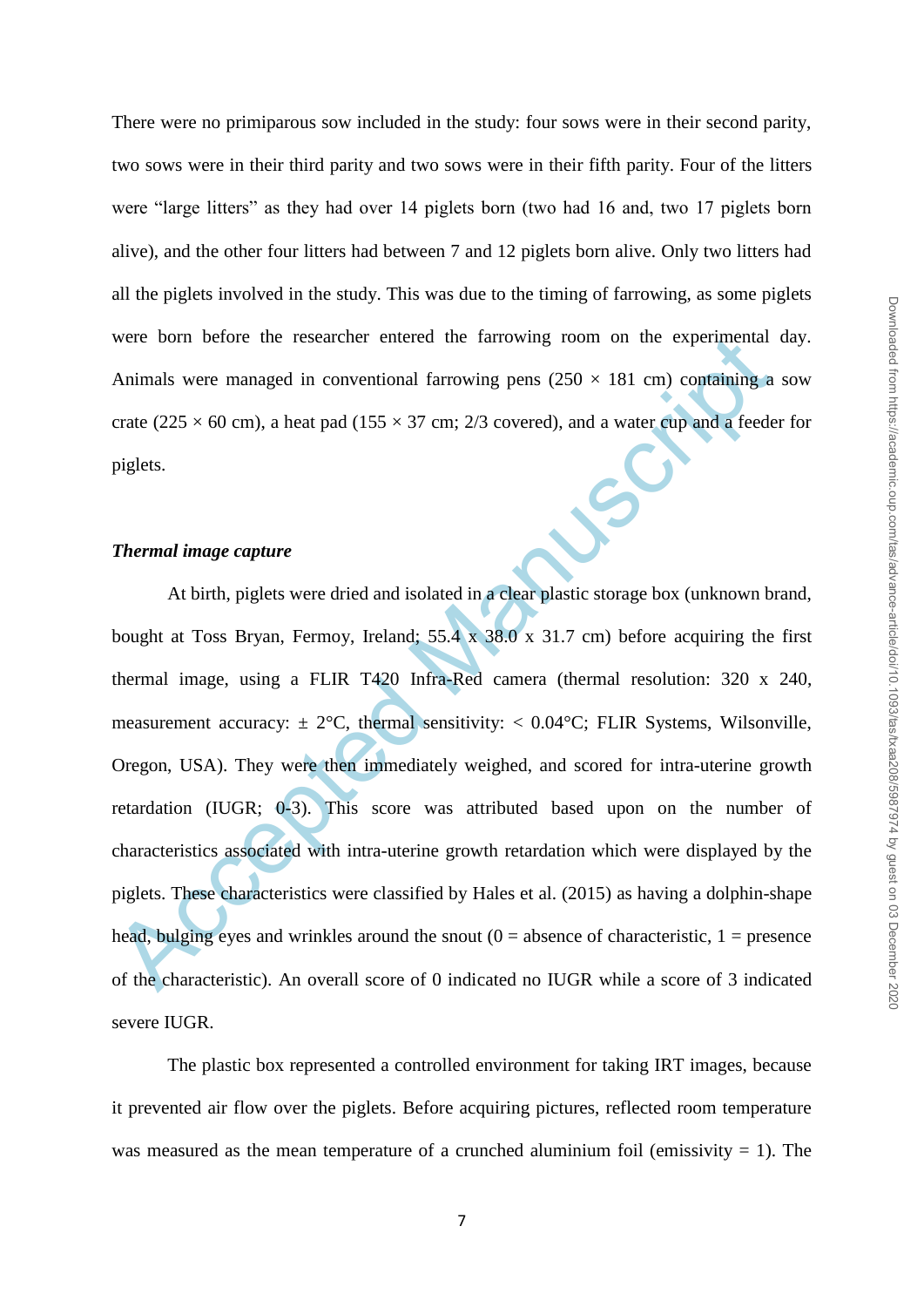emissivity of the pig was set at 0.98, as validated by Soerensen et al. (2014). T<br>parameters are important for the correct analysis of the thermal images, as they are use<br>the software to calculate the subject temperature. room temperature was recorded using the same room thermometer (LCD type min/max thermometer, Manotherm; sourced from Ark Animal Care, Newbridge, Ireland) at the time of each image acquisition. These measures allowed to confirm that the room temperature was controlled (each room temperature was individually controlled by Big Farm net program; Big Dutchman AG, Vechta, Germany) and that animals did not suffer heat stress. The skin emissivity of the pig was set at 0.98, as validated by Soerensen et al. (2014). These parameters are important for the correct analysis of the thermal images, as they are used by the software to calculate the subject temperature. Thermal images were acquired at birth (6.3  $\pm$  0.35 min post-partum), 15 min, 30 min and 60 min post-partum, always followed by the taking of a rectal temperature. Images of the piglets" backs were taken at 1 m distance from the piglet with an angle of 75˚ (Supplementary Material, Fig. S1a). The consistency of these parameters was ensured by adopting the exact same position and respecting landmarks placed on the floor when capturing images. Thermal images were always taken before rectal temperature in order to minimise handling of the piglets, and potential transmission of the experimenter's heat. In addition, the experimenter wore plastic gloves to further ensure insulation of her hands" heat and minimise handling bias. The time spent handling the piglet was recorded, especially at birth when the piglets had to be dried. Rectal temperature measurement took less than 1 min to be obtained, using a digital thermometer (VedoFamily, Pic Solution, Italy).

# *Animal behaviour*

The behaviour of each individual piglet was recorded at each time of image acquisition: the behaviours "walking" (i.e. locomotor activity), "suckling" (i.e. active at the udder, with a teat in the mouth), "huddling" (i.e. sleeping or resting in contact with one or more siblings) and "being on the heat pad" (i.e. resting or active in the heat pad area) were scored as present (score 1) or absent (score 0).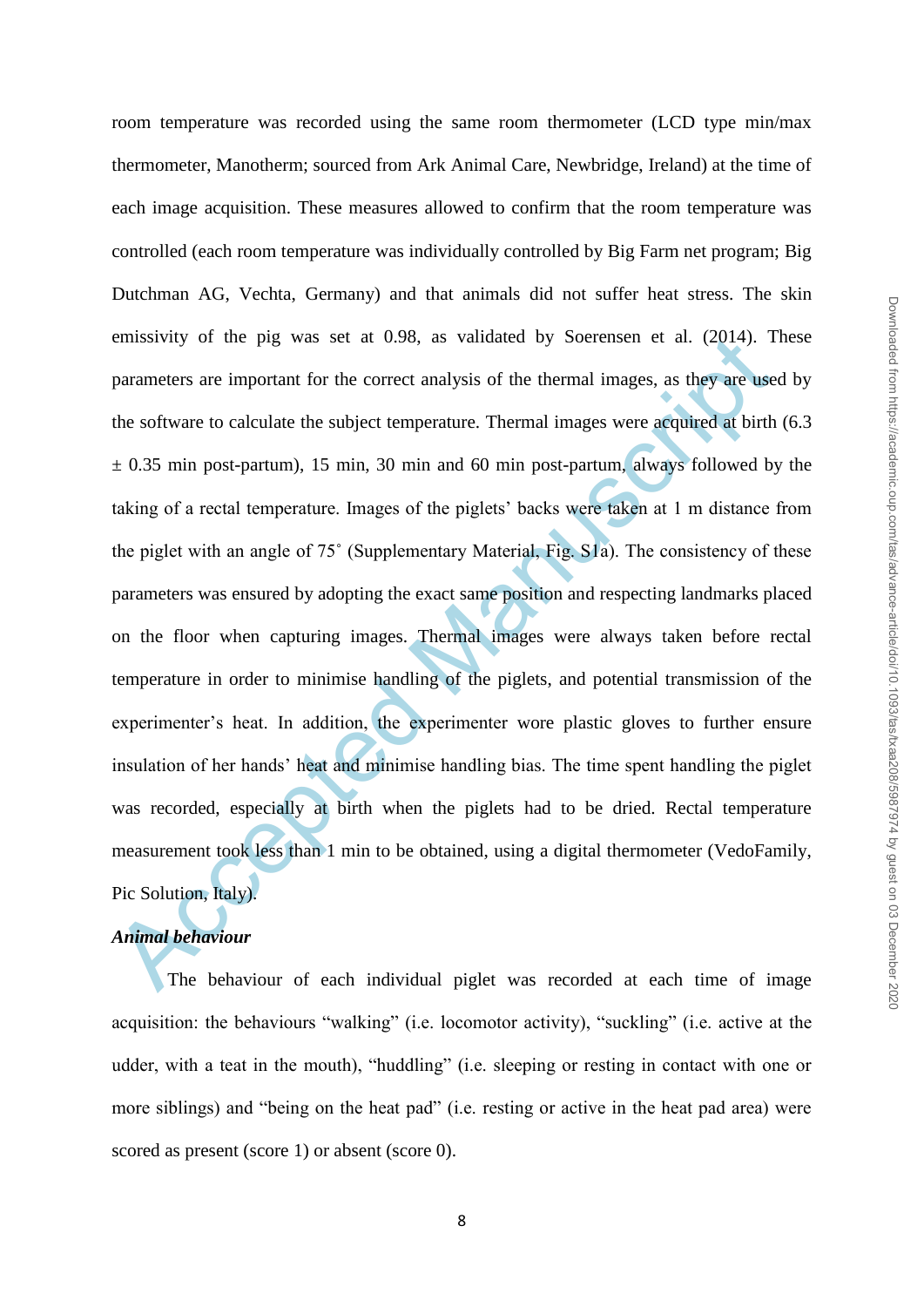#### *Thermal image analysis*

Thermal images were processed with Thermacam Researcher Pro 2.0. Emissivity, reflected temperature and room temperature were modified for each image so that calculated temperatures were accurate. Point measurements were placed at the bases and the tips of piglets" ears, and an area was drawn on their back between the shoulders and the rump (Supplementary Material, Fig. S1b). From this area, the minimum, maximum and average back temperatures were recorded. Temperature data were then entered in an Excel file and analysed as normal.

piglets' ears, and an area was drawn on their back between the shoulders and the r<br>
(Supplementary Material, Fig. S1b). From this area, the minimum, maximum and ave<br>
back temperatures were recorded. Temperature data were t The reliability of the thermal image analysis was assessed with the intraclass correlation coefficients on SPSS Statistics 24 (IBM corp., Armonk, NY, USA). The same experimenter rated several images of the same piglet (inter-image reliability): coefficients were 0.47 for minimum, 0.95 for maximum, 0.96 for average, 0.89 for ear base and 0.82 for ear tip. Then the same experimenter rated the same images several times (intra-observer reliability): coefficients were 0.44 for minimum, 1.00 for maximum, 1.00 for average, 0.99 for ear base and 0.86 for ear tip.

# *Statistical analysis*

Data were analysed using the software SAS 9.4. The experimental unit was the piglet. Significant terms were determined when the p-value was below 0.05, and tendencies were determined when the p-value was between 0.05 and 0.1.

Pearson correlation tests were performed to investigate the relationships between rectal temperature, birth weight and temperatures obtained from the thermal images of the piglets" ears (tip and base) and back (minimum, maximum and average). Correlations were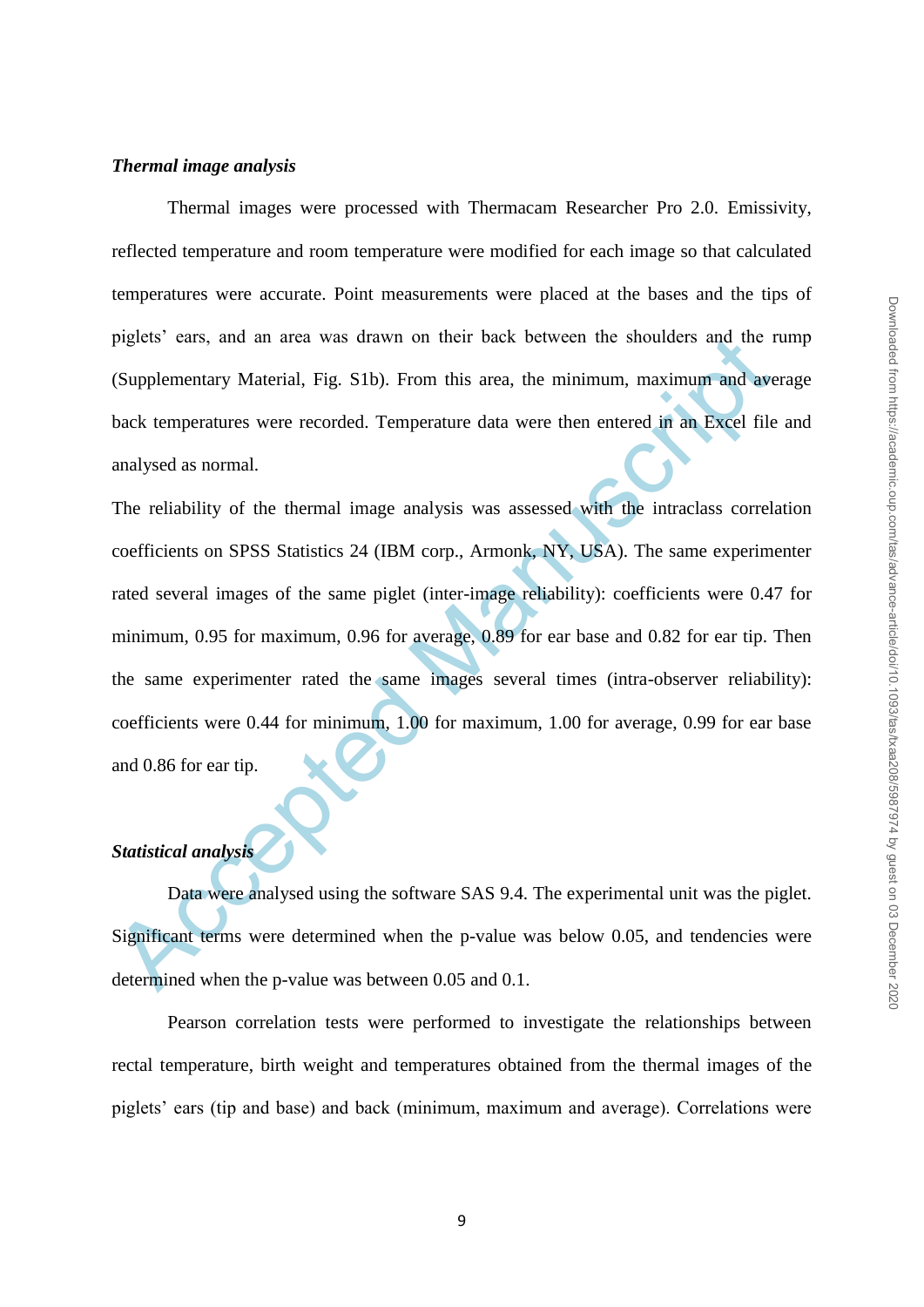characterised "very strong" if the coefficient  $r > 0.8$ , "strong" if  $0.8 > r > 0.5$ , "moderate" if  $0.5 > r > 0.3$  and "weak" if  $0.3 > r$ .

Whether there was a significant difference in birthweight of piglets with different IUGR scores was tested using a general linear model (GLM, PROC MIXED). The model included fixed effects of IUGR score and sex, and sow as a random effect.

GLMs were also used for the analysis of all temperature data. We initially anal<br>the effect of IUGR score on temperature measurements. Intra-uterine growth relards<br>score, time post-partum, the interaction, the sex of the p GLMs were also used for the analysis of all temperature data. We initially analysed the effect of IUGR score on temperature measurements. Intra-uterine growth retardation score, time post-partum, the interaction, the sex of the piglets, and whether or not the piglet performed suckling behaviour, huddling, was located on the heat pad, or was active immediately before being removed for image analysis (i.e.running, playing etc.) and their interaction were included as fixed effects. The random effect of sow and the repeated effect of time were taken into account in all models.

Piglets were then ranked into one of 4 quartiles, based on their birth weight. A similar analysis to that carried out for the effect of IUGR score was carried out; instead of categorising the piglets within an IUGR score, they were categorised within a weight category (very light =  $0.53 - 1.23$  Kg; light =  $1.27 - 1.45$  Kg; heavy =  $1.50 - 1.72$  Kg; very heavy =  $1.74 - 2.44$  Kg).

#### **RESULTS**

#### *Relationship between IUGR score and weight*

There was an effect of IUGR score on piglet birth-weight  $(P < 0.001$ ; Table 1). The range of weights overlapped somewhat, and there was no difference in the weight of piglets with IUGR score of 0 or 1. Nevertheless, there was a significant difference between piglets with an IUGR score of 0 and 2 ( $t_{60.4} = 3.38$ , P < 0.01) or 3 ( $t_{60.5} = 4.97$ , P < 0.001), and between piglets with a score of 1 or 3 ( $t_{62.7} = 4.23$ , P < 0.001). Piglets with a score of 1 tended to be heavier than those with a score of 2 ( $t_{62.8} = 2.51$ , P = 0.07), and of score 2 tended to be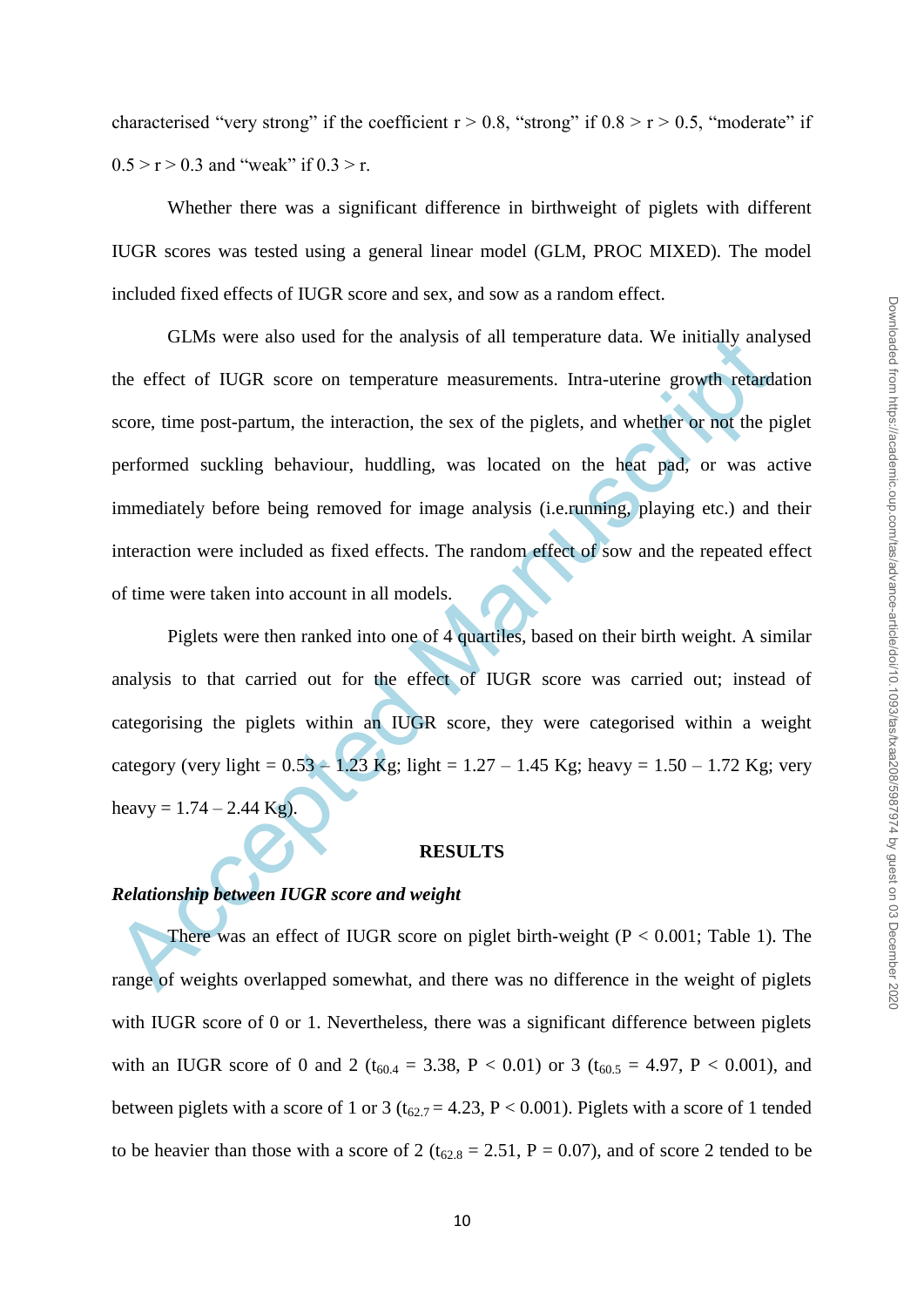heavier than those of score 3 ( $t_{60.4} = 2.39$ , P = 0.09). Therefore, the investigation of the effect of IUGR was quite different from the investigation of the effect of birth weight (category thresholds based on quartiles of the variable weight).

#### *Correlations between thermal data*

The correlations between rectal temperature, and birth weight and the thermal<br>acquired from the IRT images, at each different time of data collection (i.e. birth, 15 min<br>min, and 60 min post-partum) are presented in Table The correlations between rectal temperature, and birth weight and the thermal data acquired from the IRT images, at each different time of data collection (i.e. birth, 15 min, 30 min, and 60 min post-partum) are presented in Table 2. Rectal temperature was positively correlated with all IRT temperatures at all times  $(P < 0.01)$ . Moderate correlations coefficients (0.3 to 0.6) were found for the minimum temperature of the back and for the temperature of the ear tip; and strong correlations coefficients (0.5 to 0.9) were found for the temperature of the ear base and for the maximum and average temperatures of the back.

Birth weight was positively and moderately correlated to rectal temperature at all times (Table 2). It was also moderately correlated with ear tip and minimum back temperature at birth, and with ear base and maximum back temperature at 30 min and 60 min post-partum. Therefore, the effect of weight on temperature data was studied in more details by using weight ranks (based on weight quartiles) in the analyses.

# *Effect of time*

The effects of time were the same for both analyses of the effect of IUGR score, and weight rank (see Table 3 for the analysis on weight rank, and Table 4 for the analysis on IUGR score). The rectal temperature dropped between birth and 15 min post-partum ( $P <$ 0.001) and increased again between 30 min and 60 min post- partum ( $P < 0.001$ ). The same pattern was observed with the temperature at the base of the ear (birth vs. 15 min:  $P < P <$ 0.001; 30 min vs. 60 min:  $P < 0.001$ ) and the tip of the ear (birth vs. 15 min:  $P < 0.001$ ; 30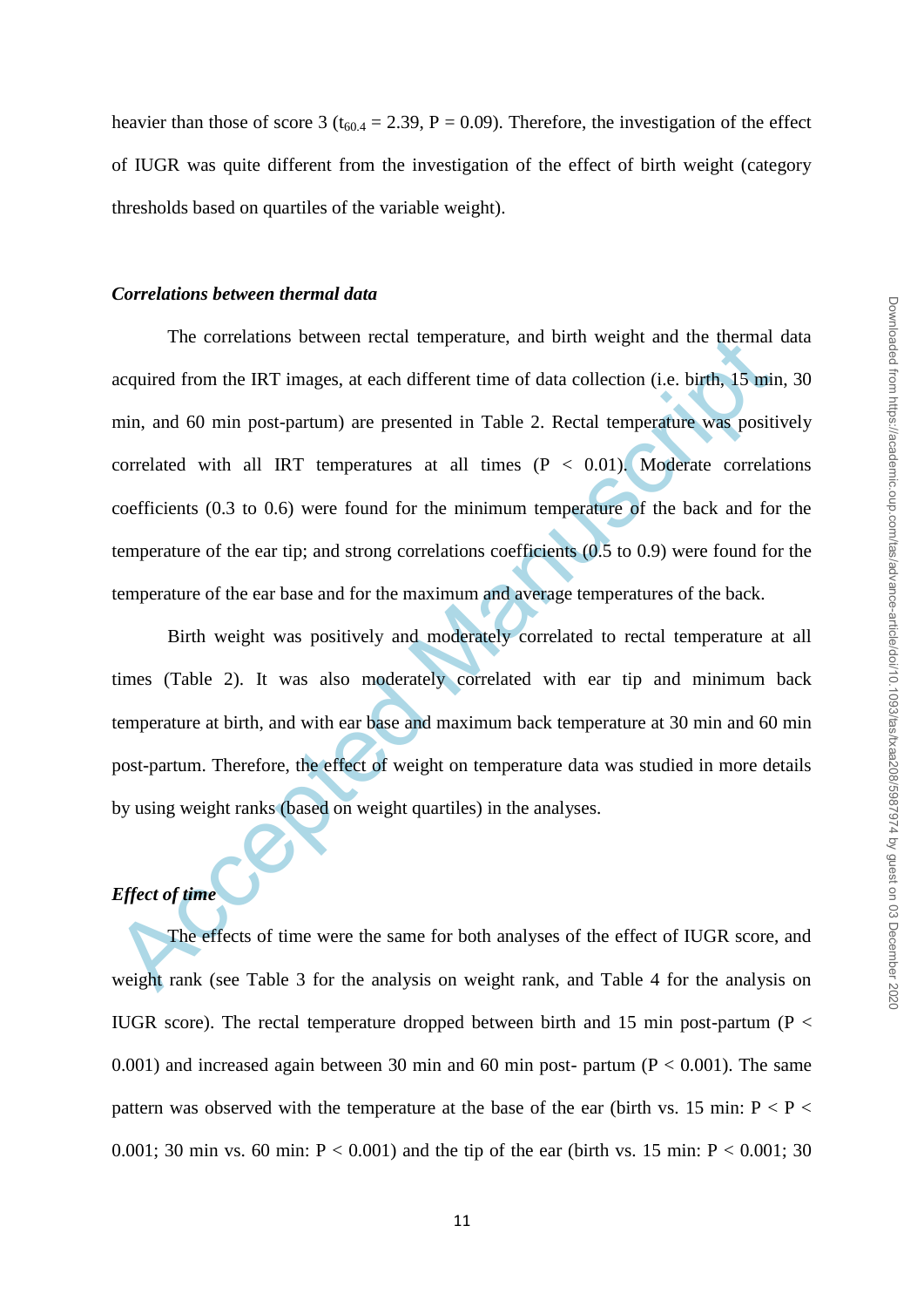The minimum temperature of the back also decreased between birth and 15 min post-partum  $(P < 0.005)$ , and increased between 15 min and 60 min post-partum ( $P < 0.005$ ). However, the maximum and average temperatures of the back increased constantly across the hour post-partum. Differences were significant between every time points for the maximum temperature of the back (birth vs. 15 min post-partum:  $P < 0.005$ ; 15 min vs. 30 min postpartum:  $P < 0.001$ ; 30 min vs. 60 min post-partum:  $P < 0.001$ ).

#### *Effect of birth weight category*

post-partum. Differences were significant between every time points for the maximitemperature of the back (birth vs. 15 min post-partum: P < 0.005; 15 min vs. 30 min partum: P < 0.001; 30 min vs. 60 min post-partum: P < 0 As hypothesised, there was an effect of birth weight rank on rectal temperature  $(F_{3, 44.2})$  $= 14.03$ ; P < 0.001; Table 3). Indeed, there were differences between all rank pairs (P < 0.05), except between the two heaviest ranks (Table 3). A similar effect of birth weight rank was found on the temperature of the base of the ear  $(F_{3,65,2} = 8.5, P < 0.001;$  Table 3). Indeed, piglets in the first quartile (lowest weight;  $0.27 - 1.27$  kg) had lower ear base temperatures than piglets in the third quartile  $(1.5 - 1.74 \text{ kg}) (35.2 \pm 0.36 \degree \text{C} \text{ vs. } 36.5 \pm 0.35 \degree \text{C}, t_{64.9} = -1.74 \text{ kg})$ 4.51, P < 0.001) and piglets in the fourth quartile  $(1.74 - 2.44 \text{ kg}) (35.2 \pm 0.36 \degree \text{C} \text{ vs. } 36.4 \pm 1.0 \degree \text{C} \text{ vs. } 36.4 \pm 1.0 \degree \text{C} \text{ vs. } 36.4 \pm 1.0 \degree \text{C} \text{ vs. } 36.4 \pm 1.0 \degree \text{C} \text{ vs. } 36.4 \pm 1.0 \degree \text{C} \text{ vs. } 36.4 \pm$ 0.36 °C,  $t_{70.4} = -3.97$ , P < 0.005), and piglets in the second quartile (1.27 – 1.5 kg) had lower ear base temperature than piglets in the third quartile (35.27  $\pm$  0.35 °C vs. 36.5  $\pm$  0.35 °C, t<sub>62.6</sub>  $= -2.78$ , P < 0.05). There was an overall effect of rank for the average (F<sub>3.59</sub> = 4.27; P < 0.01) or maximum ( $F_{3,57,4} = 3.62$ ,  $P < 0.05$ ) temperature of the back, although only piglets in the first quartile had significantly lower temperatures than piglets in the third quartile (maximum: 36.2  $\pm$  0.33 °C vs 36.2  $\pm$  0.33 °C, t<sub>57.4</sub>, P < 0.05; average: 33.5  $\pm$  0.38 °C vs. 34.4  $\pm$  0.37 °C, P  $< 0.005$ ). There was no effect of birth weight rank on either the temperature at the ear tip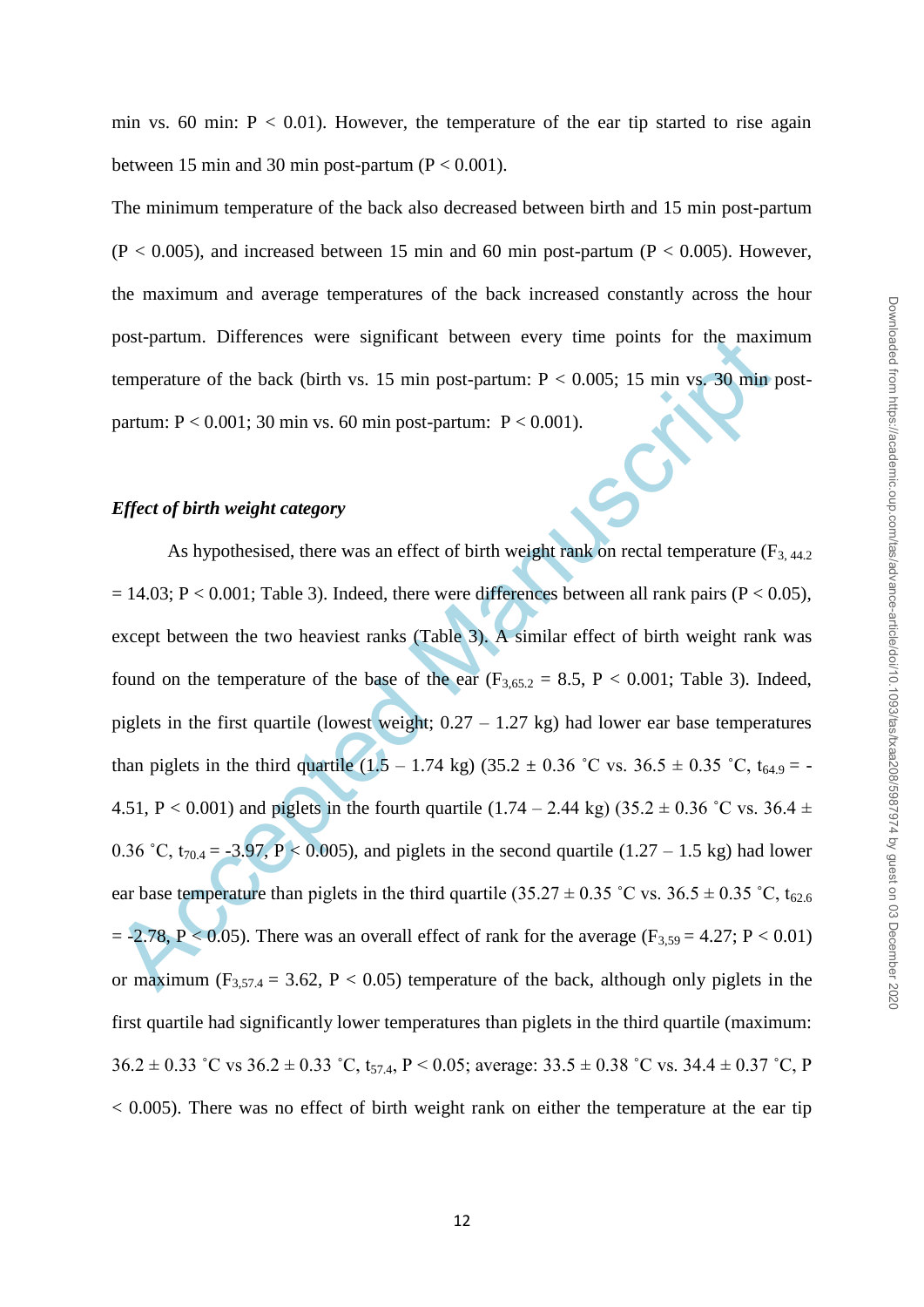Downloaded from https://academic.oup.com/tas/advance-article/doi/10.1093/tas/txaa208/5987974 by guest on 03 December 2020 Downloaded from https://academic.oup.com/tas/advance-article/doi/10.1093/tas/txaa208/5987974 by guest on 03 December 2020

 $(F_{3,68.3} = 1.59; P = 0.2)$ , or the minimum temperature recorded on the back  $(F_{3,90.9} = 1.46; P = 0.2)$ 0.2).

There was an interaction between time and weight rank on the maximum ( $F_{9,123}$  = 2.59, P < 0.01; Fig. 1a) and average  $(F_{9,131} = 2.51, P < 0.05;$  Fig. 1b) temperatures of the back. For both temperatures, the only significant difference was between lightest piglets (first quartile) and piglets in the third weight quartile at 30 min post-partum (maximum:  $35.2 \pm$ 0.36 °C vs.  $36.4 \pm 0.35$  °C,  $t_{54.3} = -4.34$ ,  $P < 0.005$ ; average:  $33.4 \pm 0.4$  °C vs.  $34.7 \pm 0.39$  °C,  $t_{55.9} = -4.12$ ,  $P < 0.01$ ).

quartite) and piglets in the third weight quartile at 30 min post-partum (maximum: 35<br>
0.36 °C vs. 36.4 ± 0.35 °C, t<sub>54.3</sub> = -4.34, P < 0.005; average: 33.4 ± 0.4 °C vs. 34.7 ± 0.36<br>
t<sub>53.9</sub> = -4.12, P < 0.01).<br>
The inter The interaction between weight rank and time was not significant for rectal temperature (F<sub>9,101</sub>=1.1, P = 0.37), minimum temperature of the back (F<sub>9,132</sub> = 0.71; P = 0.70), or temperature at the base  $(F_{9,125}=1.01, P = 0.44)$  or the tip  $(F_{9,134}=0.97; P = 0.47)$  of the ear. However, within each time point there were differences in rectal temperature between the weight ranks (birth:  $F_{3,42,3} = 7.31$ ,  $P < 0.001$ ; 15 min post-partum:  $F_{3,45,9} = 15.23$ ,  $P < 0.001$ ; 30 min post-partum:  $F_{3,48.5} = 14.6$ ,  $P < 0.001$ ; 60 min post-partum:  $F_{3,45.7} = 5.42$ ,  $P < 0.005$ ) (Fig. 2). These differences were mainly due to the lightest piglets (first quartile) having lower rectal temperature than heaviest piglets (third and fourth quartiles) at birth  $(36.6 \pm 0.43 \degree C \text{ vs.})$  $38.0 \pm 0.40$  °C,  $t_{41.6} = -4.07$  P < 0.01;  $36.6 \pm 0.43$  °C vs.  $38.0 \pm 0.42$  °C,  $t_{44.8} = -3.91$ , P < 0.05; respectively), at 15 min post-partum (35.2  $\pm$  0.40 °C vs. 36.8  $\pm$  0.37 °C, t<sub>47.8</sub> = -5.66, P < 0.001;  $35.2 \pm 0.40$  °C vs.  $36.9 \pm 0.38$  °C,  $t_{48.5} = -5.84$ , P < 0.001; respectively) and at 30 min post-partum (34.8  $\pm$  0.43 °C vs. 36.8  $\pm$  0.40 °C, t<sub>48.7</sub> = -5.69, P < 0.001; 34.8  $\pm$  0.43 °C vs.  $36.8 \pm 0.40$  °C,  $t_{48.2} = -6.04$ , P < 0.001; respectively) (Fig. 2). At 30 min post-partum, piglets in the first quartile also had a lower rectal temperature than piglets in the second quartile  $(34.8 \pm 0.43 \degree C \text{ vs. } 36.1 \pm 0.41 \degree C, t_{49.4} = -3.57, P < 0.05)$ . Similarly, there were differences between the weight categories in ear base temperatures at 15 min ( $F_{3,67,6} = 3.53$ ; P < 0.05), 30 min ( $F_{3,55.8} = 5.38$ ; P < 0.005) and 60 min post-partum ( $F_{3,57.2} = 6.13$ ; P < 0.005). However,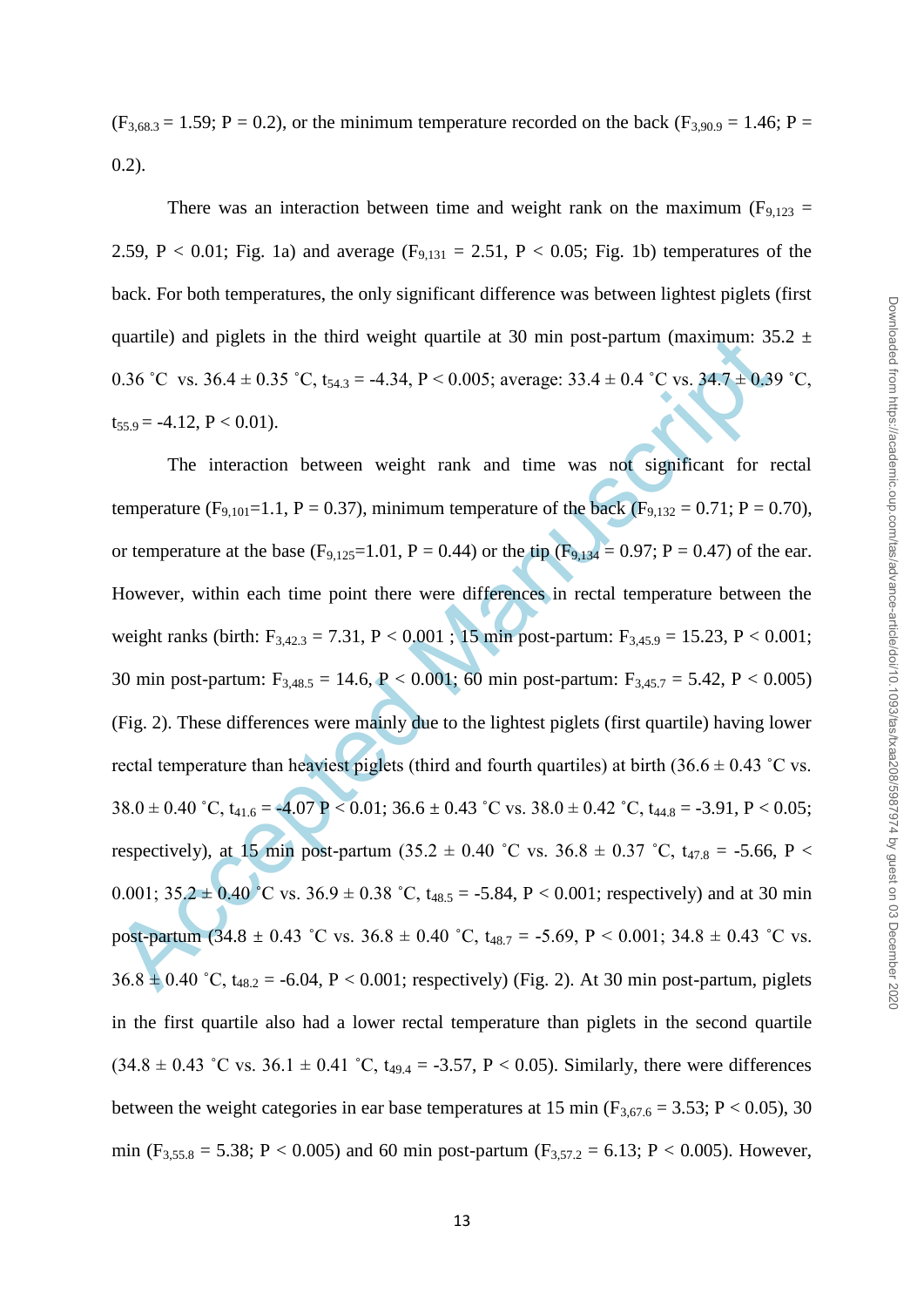the differences were only significant between piglets in the first quartile and piglets in the third quartile at 30 min post-partum ( $t_{55.4} = -3.61$ ; P < 0.05), and between piglets in the first quartile and piglets in the fourth quartile at 60 min post-partum ( $t_{58.5} = -3.87$ ; P < 0.05).

#### *Effect of IUGR score*

10.6K score had a significant effect on piglets' rectal temperature ( $F_{3,43,6} = 4.0I$ ,<br>
0.05) and temperature at the base of the ear ( $F_{3,42,1} = 3.14$ ,  $P < 0.05$ ) (Table 4), Indeed, pig<br>
with severe IUGR (score 3) had a IUGR score had a significant effect on piglets' rectal temperature ( $F_{3,43.6} = 4.07$ , P < 0.05) and temperature at the base of the ear  $(F_{3,62.1} = 3.14, P < 0.05)$  (Table 4). Indeed, piglets with severe IUGR (score 3) had an overall lower rectal temperature than normal piglets (score 0; 35.8  $\pm$  0.46 °C vs. 37.2  $\pm$  0.42 °C, respectively, t<sub>43.1</sub> = 3.16, P < 0.05) and piglets with mild IUGR (score 1; 35.8  $\pm$  0.46 °C vs. 37.1  $\pm$  0.40 °C, respectively, t<sub>45.3</sub> = 2.92, P < 0.05). Piglets with severe IUGR also had lower temperature at the base of the ear than normal piglets (35.1  $\pm$  0.42 °C vs. 36.3  $\pm$  0.36 °C, respectively,  $t_{63.1}$  = 3.01, P < 0.05). The effect of IUGR score was not significant on any of the ear tip temperature ( $F_{3,68,5} = 0.21$ ,  $P = 0.89$ ) and the back temperatures (minimum:  $F_{3,87.7} = 0.4$ , P = 0.76; average:  $F_{3,56.9} = 1.42$ , P = 0.25; maximum:  $F_{3,54.9} = 1.28$ ,  $P = 0.29$  (Table 4).

There was an interaction between time and IUGR score for rectal temperature  $(F_{9,105} =$ 2.42, P < 0.05; Fig. 3). Indeed, at 30 min post-partum, piglets with severe IUGR (score 3) had lower rectal temperature than normal (IUGR score 0) piglets  $(35 \pm 0.49 \degree C \text{ vs. } 36.7 \pm 0.45 \degree C \text{ vs. } 36.7 \pm 0.45 \degree C \text{ vs. } 36.7 \pm 0.45 \degree C \text{ vs. } 36.7 \pm 0.45 \degree C \text{ vs. } 36.7 \pm 0.45 \degree C \text{ vs. } 36.7 \pm 0.45 \degree C \text{ vs. } 36.7 \pm 0.45 \degree C$ <sup>°</sup>C, respectively; t<sub>46.6</sub> = 3.52, P < 0.05) and piglets with an IUGR score 1 (35  $\pm$  0.49 <sup>°</sup>C vs.  $36.7 \pm 0.42$  °C, respectively; t<sub>50</sub> = 3.64, P < 0.05). There also was an interaction between time and IUGR score on the minimum (F<sub>9,131</sub> = 2, P < 0.05; Fig. 4a) and average (F<sub>9,136</sub> = 2.09, P < 0.05; Fig. 4b) temperatures of the back, but pair-wise comparisons were not different. There was no interaction between time and IUGR score for the ear temperatures (ear base:  $F_{9,128} =$ 1.45, P = 0.18; ear tip:  $F_{9,134} = 0.52$ , P = 0.86) or the maximum back temperature ( $F_{9,128} =$ 1.85,  $P = 0.06$ ).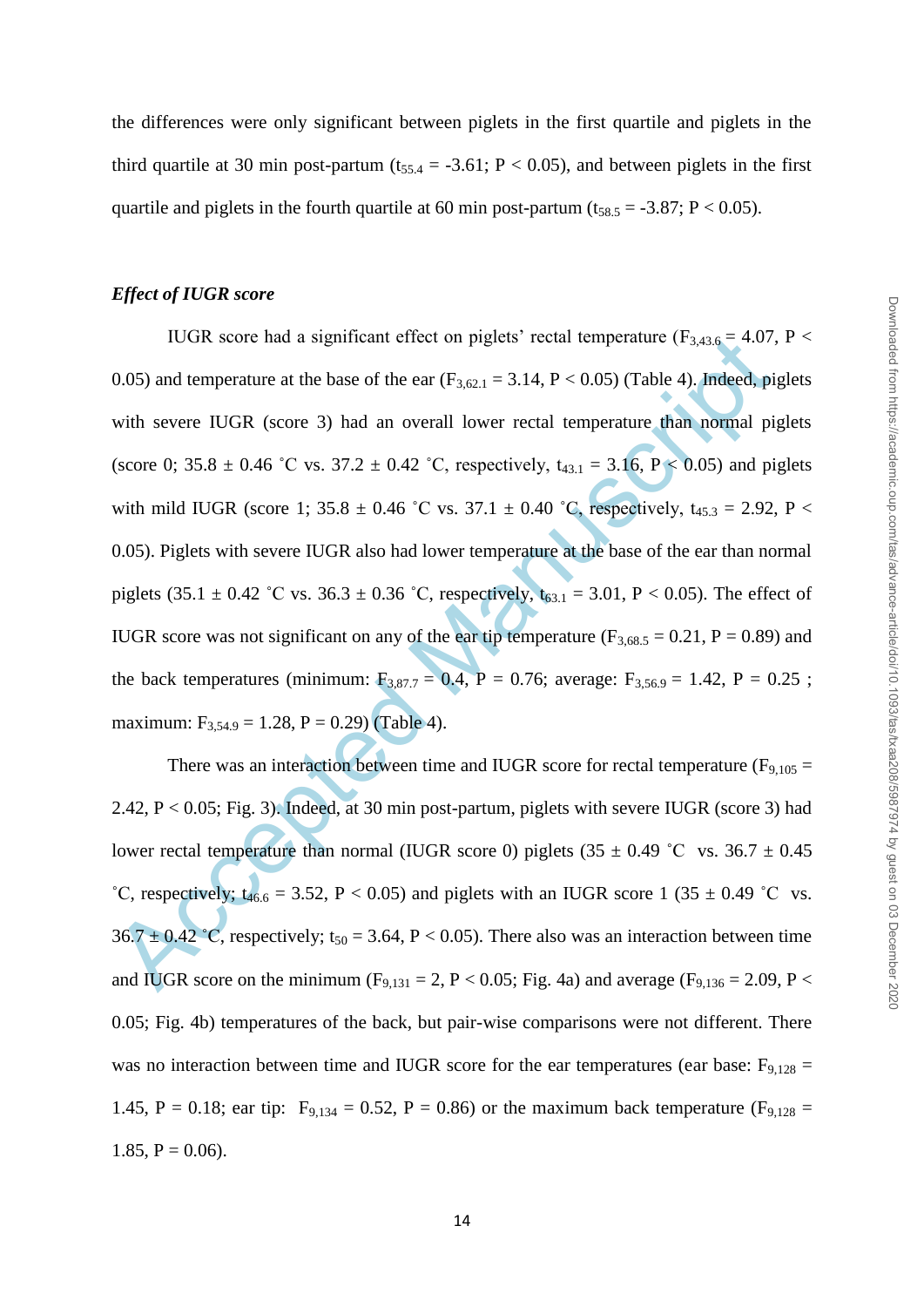#### **DISCUSSION**

This study aimed at validating the use of infra-red thermography (IRT) to assess the thermal status of piglets across the first hour post-partum, to provide an estimate of their thermoregulatory abilities. Correlations with all temperatures obtained from IRT images with rectal temperature confirmed that IRT can be a valid tool to assess thermal status of piglets around birth. More specifically, images of the ears showed the same thermal patterns as rectal temperature over time. The second aim of the study was to identify whether the level of intrauterine growth retardation (IUGR) and birth weight could influence thermoregulatory ability; the aim was to determine whether the pattern of temperature change over time was affected by weight and IUGR score. The results showed clearly that both factors did indeed influence thermoregulatory abilities of piglets.

rectal temperature continued that IRT can be a valid tool to assess thermal status of paramed birth. More specifically, images of the ears showed the same thermal patterns as remperature over time. The second aim of the st Correlations between rectal temperature and ear (base and tip) and back (minimum, maximum and average temperatures of the back area, from shoulders to rumps) temperatures confirmed earlier work showing that infra-red thermography is a valid tool for assessing piglets temperature (Tabuaciri et al., 2012; Kammersgaard et al., 2013; Soerensen and Pedersen, 2015). Furthermore, strong correlations with rectal temperatures at each time point suggested that maximum back and ear base temperatures are best locations for approximating piglet body temperature. The levels of correlation found in the present study are similar to the ones found in other studies (Tabuaciri et al., 2012; Kammersgaard et al., 2013). Higher correlations could be expected in the present study as the time of acquisition of images (relative to the piglet"s birth) and environmental factors (isolation in a plastic box) were controlled, which was not the case in previous work (Kammersgard et al., 2013; Tabuaciri et al., 2012). Indeed, piglets were handled during image acquisition in the study of Kammersgaard et al. (2013), which can cause stress and elevation of body temperature, and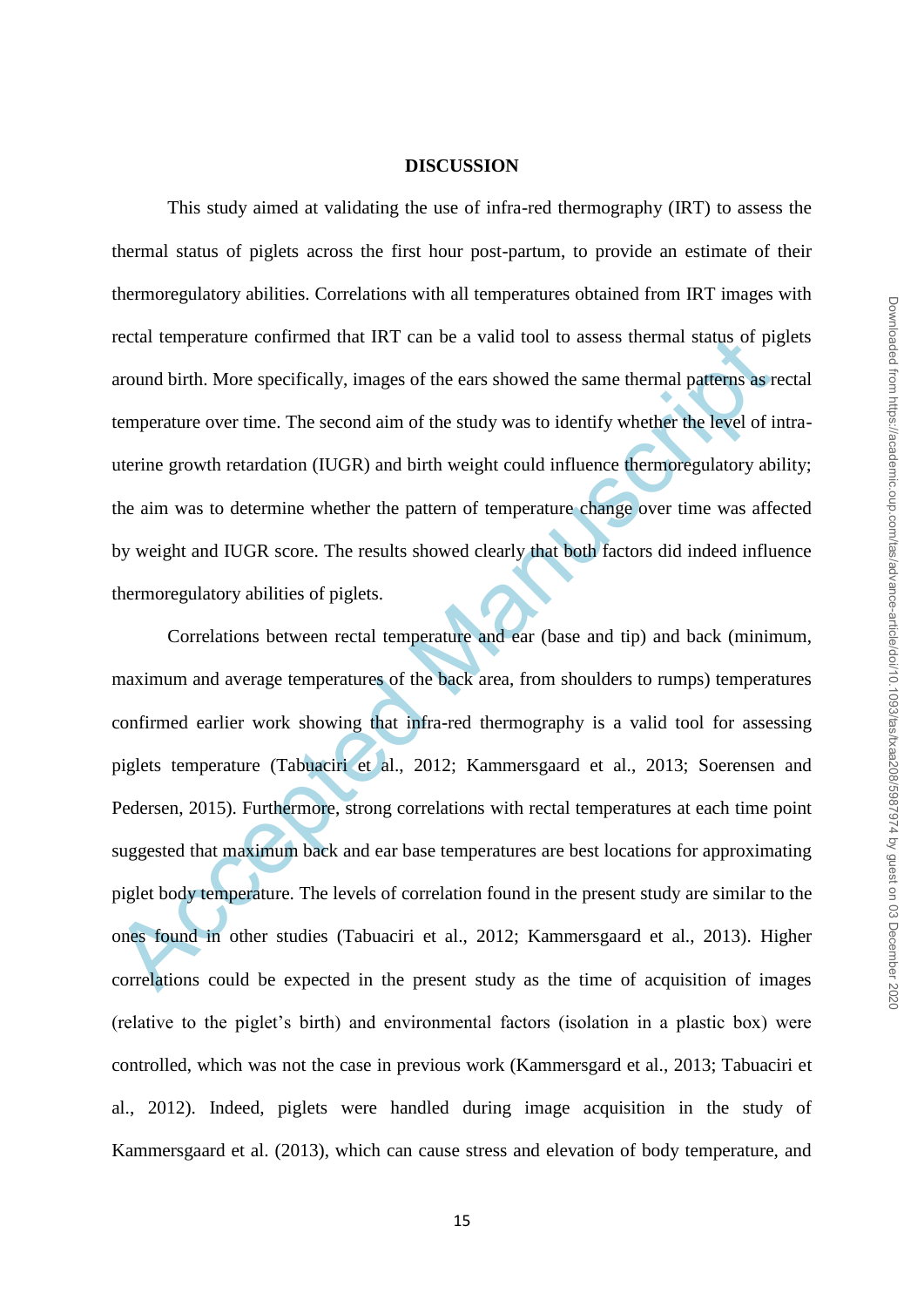the time post-partum was not accounted for in the study of Tabuaciri et al. (2012). Moreover, there are potential confounding factors not accounted for in these studies, such as environmental temperature, piglets" behaviour (e.g. huddling; Llamas Moya et al., 2006), and presence of birth fluids.

During the first hour post-partum, piglets' rectal temperature, the gold standard in core temperature measurement, decreased between birth and 15 min post-partum, then increased again between 30 min and 60 min post-partum. The ear base, ear tip and the minimum back temperatures followed the same pattern. This shows thermoregulation process, i.e. the change of temperature overtime to reach or maintain thermal homeostasis, and such pattern (decrease shortly after birth and increase afterwards) was previously reported by Herpin et al. (2002). However, the maximum and average back temperatures increased steadily overtime, which confirms the findings of Kammersgard et al. (2013) that the back temperature may not provide an accurate estimate of the core body temperature.

core temperature measurement, decreased between birth and 15 min post-partum,<br>increased again between 30 min and 60 min post-partum. The ear base, ear tip and<br>minimum back temperatures followed the same pattern. This shows The effect of level of IUGR and weights on temperature data were investigated separately, as they describe different populations of piglets. Indeed, even if lower average weights correspond to a greater severity of IUGR, it is important to make a distinction between piglets born with low birth-weight (also called "small for gestational age") and piglets which experience IUGR, because their survival chance and growth potential might be different (Rutherford et al., 2013). In the present study, both the level of IUGR and weight ranks (based on weight quartiles) affected piglets' rectal and ear base temperatures. However, significant differences between the IUGR levels were only found at 30 min post-partum between severe IUGR piglets (score 3) and normal piglets (score 0), whereas weight ranks differed more across time. The second difference was found in the pattern of rectal temperature, as IUGR level did not affect piglets" rectal temperature at birth but weight rank did. Indeed, piglets with the lowest birth weight  $(0.57 - 1.27 \text{ kg})$  had a lower rectal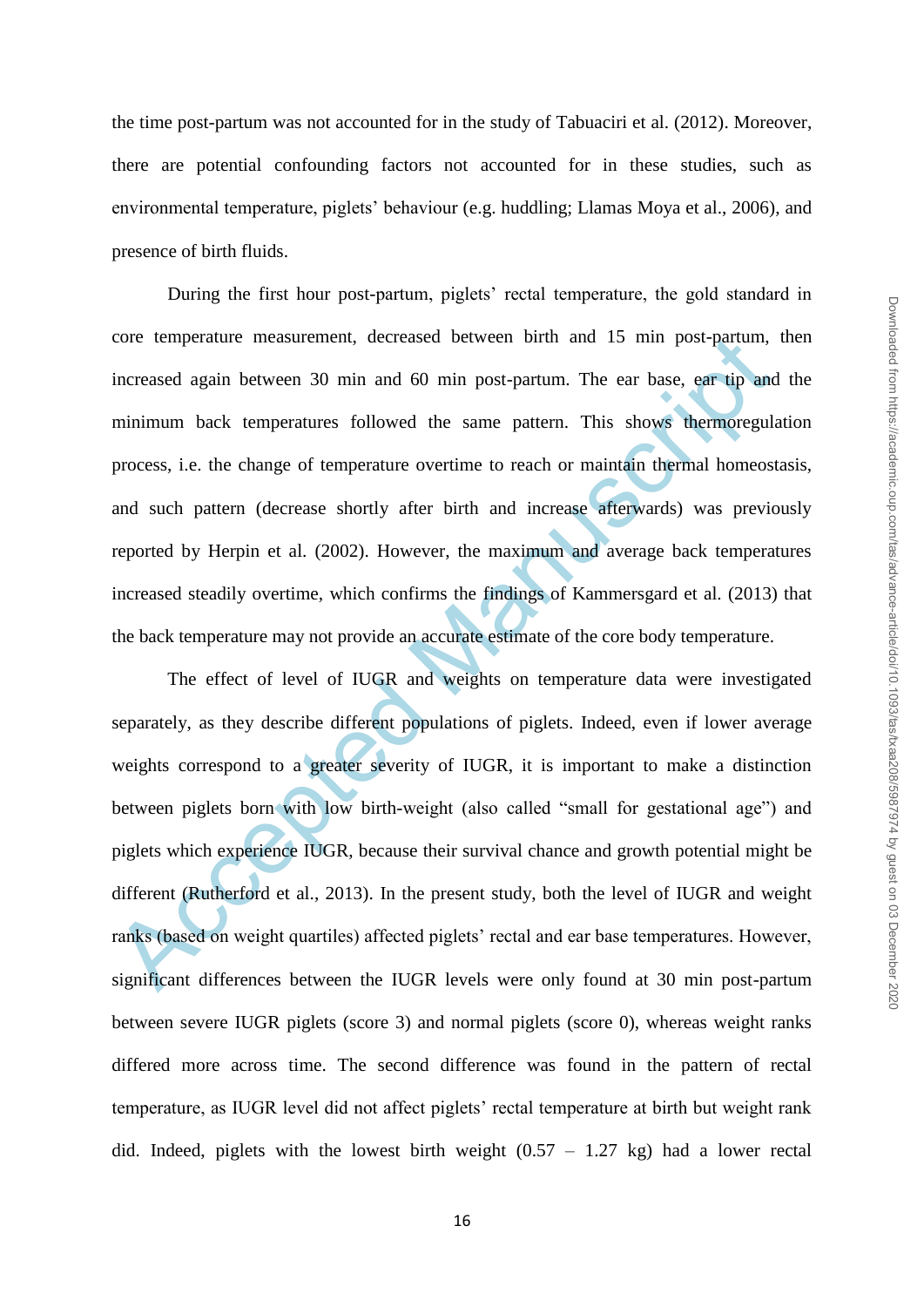same difference of temperature at 60 mm post-partum was also observed between privative several temperature at 60 mm post-partum was also observed between privative several UGR, compared to all other levels. Altogether, ou temperature compared to heavier piglets from birth until 30 min post-partum. Moreover, at 60 min post-partum, piglets with a body weight above 1.5 kg had a rectal temperature greater than 37˚C whereas the rectal temperature of piglets under 1.27 kg was just above 36˚C, showing that the later might have some difficulty in ensuring thermoregulation (i.e. piglets should reach the thermal homeostasis of 39˚C within 48 h of age; Herpin et al., 2002). The same difference of temperature at 60 min post-partum was also observed between piglets with severe IUGR, compared to all other levels. Altogether, our results suggest that IUGR and low birth weight are two separated conditions, often affecting the same piglets, but which may have separate influences on piglet thermoregulatory abilities. It is possible that a low birth weight, independent of the level of IUGR, is an unfavourable condition for thermoregulation, due to the greater surface to body mass ratio and consequent greater heat loss (Herpin et al., 2002), and that IUGR level may prevent these small piglets from ensuring their thermoregulation within 1 h post-partum. Therefore, affected piglets may require a greater amount of time to reach thermal comfort, or a greater supply of energy from colostrum. The present results may suggest that piglets with low birth weights rather than IUGR should be targeted by energy supplementation interventions.

In conclusion, this study confirmed that infra-red thermography, and especially images of the base of the ear, is a valid non-invasive tool to assess thermal status of neonatal piglets. Images taken during the first hour post-partum could be used to determine piglets with difficulties in maintaining body temperature under the experimental conditions. Further research work could use infra-red thermography to test the effects of energy supplementation on the thermoregulatory abilities of neonatal piglets, in order to identify the most successful timing of supplementation.

#### **DISCLOSURES**

The authors declare no conflict of interest.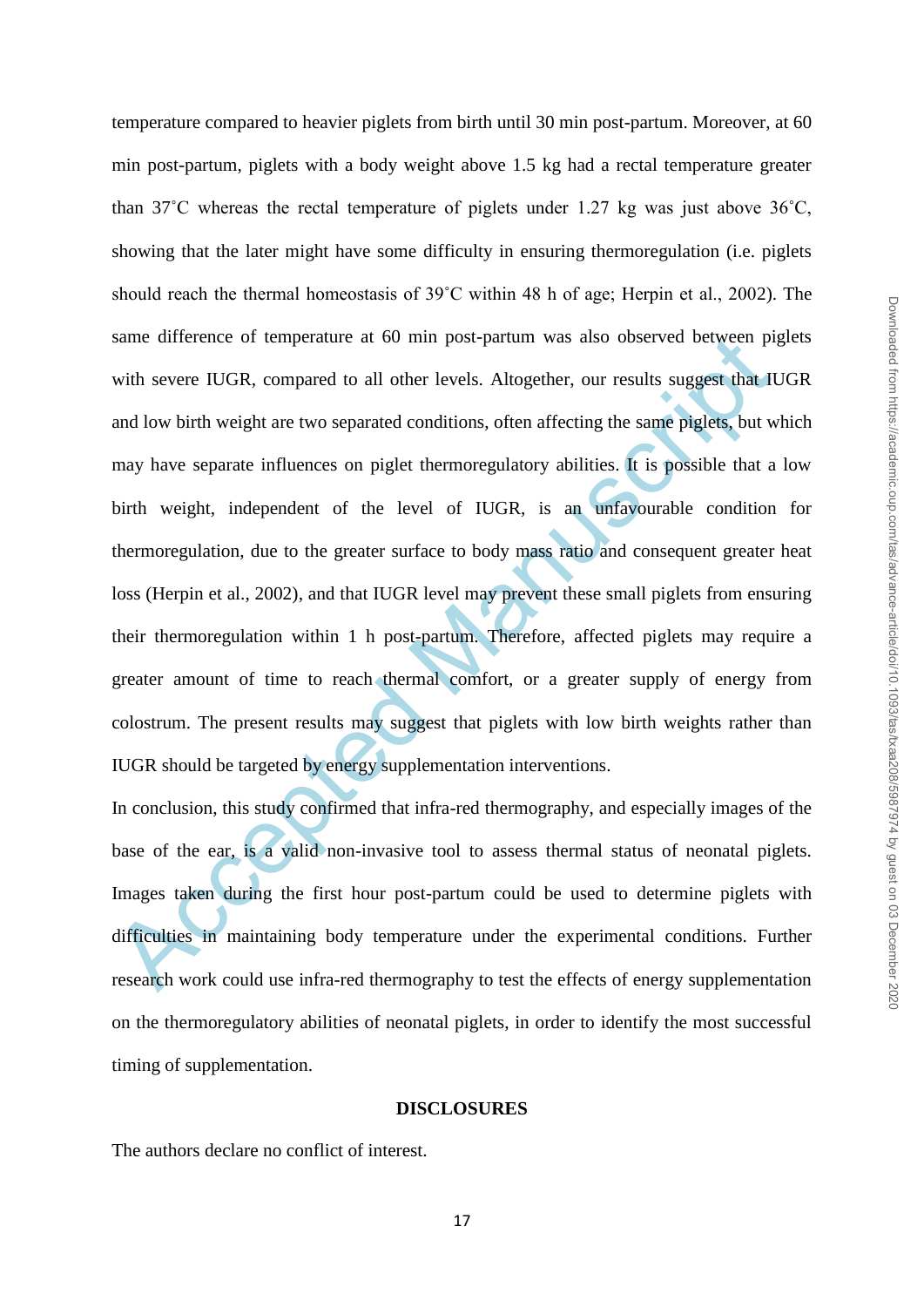#### **LITERATURE CITED**

Baxter, E. M., S. Jarvis, R. B. D"Eath, D. W. Ross, S. K. Robson, M. Farish, I. M. Nevison,

A. B. Lawrence, and S. A. Edwards. 2008. Investigating the behavioural and physiological indicators of neonatal survival in pigs. Theriogenology. 69:773–783.

doi:10.1016/j.theriogenology.2007.12.007.

Baxter, E. M., S. Jarvis, J. Palarea-Albaladejo, and S. a. Edwards. 2012. The weaker sex? the propensity for male-biased piglet mortality. PLoS One. 7. doi:10.1371/journal.pone.0030318.

Baxter, E. M., S. Jarvis, L. Sherwood, S. K. Robson, E. Ormandy, M. Farish, K. M.

Smurthwaite, R. Roehe, A. B. Lawrence, and S. A. Edwards. 2009. Indicators of piglet survival in an outdoor farrowing system. Livest. Sci. 124:266–276.

doi:10.1016/J.LIVSCI.2009.02.008. Available from:

https://www.sciencedirect.com/science/article/pii/S1871141309000614

Hales, J., V. A. Moustsen, A. M. Devreese, M. B. F. Nielsen, and C. F. Hansen. 2015.

Comparable farrowing progress in confined and loose housed hyper-prolific sows. Livest. Sci. 171:64–72. doi:10.1016/j.livsci.2014.11.009.

A. B. Lawrence, and S. A. Edwards. 2008. Investigating the behavioural and physiological<br>indicators of neonatal survival in pigs. Theriogenology. 69:773–783.<br>doi:10.1016/j.theriogenology.2007.12.007.<br>Baxter, E. M., S. Jarv Hales, J., V. A. Moustsen, M. B. F. Nielsen, and C. F. Hansen. 2013. Individual physical characteristics of neonatal piglets affect preweaning survival of piglets born in a noncrated system. J. Anim. Sci. 91:4991–5003. doi:10.2527/jas2012-5740.

Hansen, C. F., J. Hales, C. Amdi, and V. A. Moustsen. 2019. Intrauterine growth-restricted piglets defined by their head shape have impaired survival and growth during the suckling period. Anim. Prod. Sci. doi:10.1071/AN17581.

Herpin, P., M. Damon, and J. Le Dividich. 2002. Development of thermoregulation and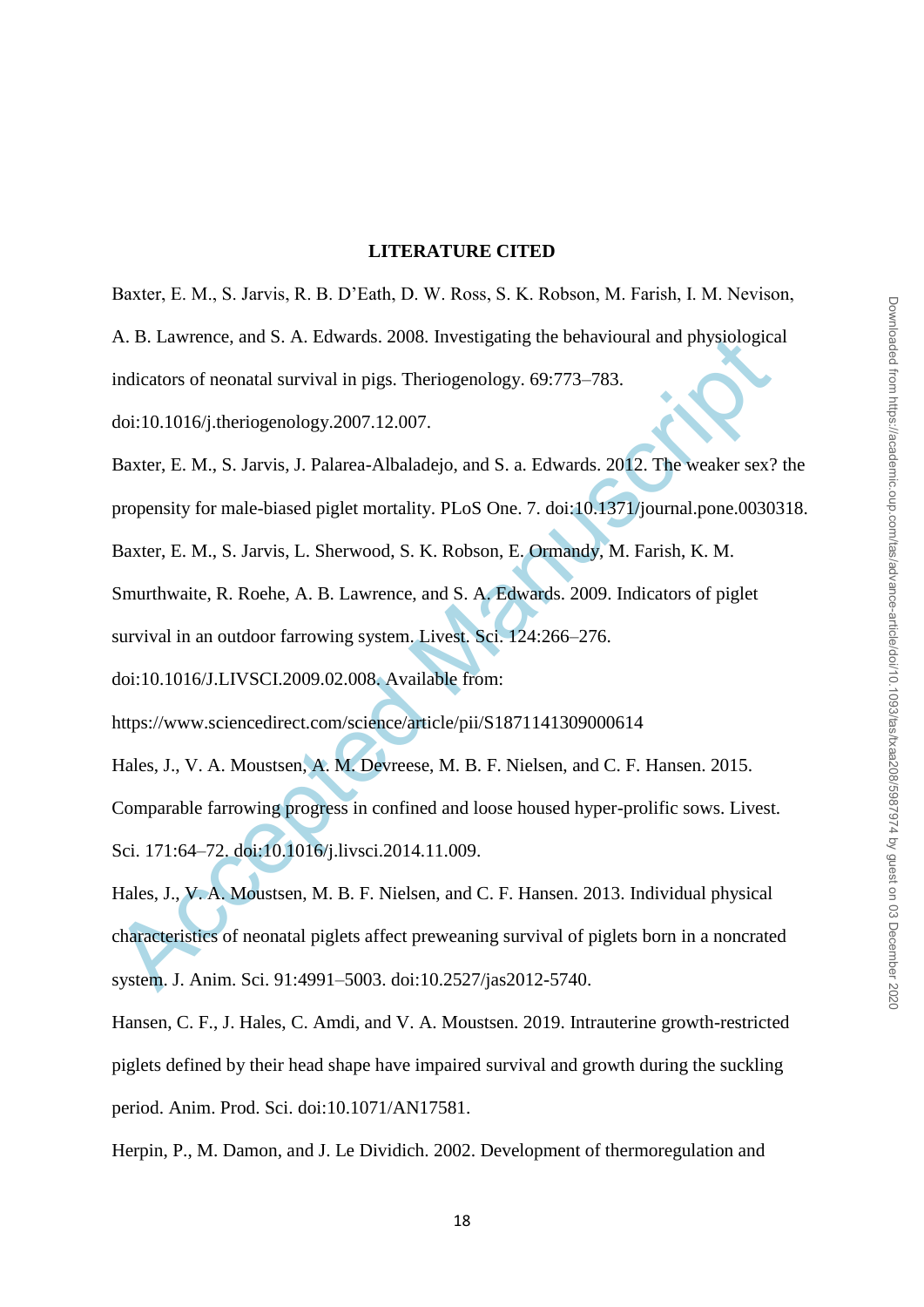neonatal survival in pigs. Livest. Prod. Sci. 78:25–45. doi:10.1016/S0301-6226(02)00183-5.

Kammersgaard, T. S., J. Malmkvist, and L. J. Pedersen. 2013. Infrared thermography--a non-

invasive tool to evaluate thermal status of neonatal pigs based on surface temperature.

Animal. 7:2026–34. doi:10.1017/S1751731113001778. Available from:

http://www.ncbi.nlm.nih.gov/pubmed/24237678

Kammersgaard, T. S., L. J. Pedersen, and E. Jørgensen. 2011. Hypothermia in neonatal piglets : interactions and causes of individual differences. J. Anim. Sci. 89:2073–2085. doi:10.2527/jas.2010-3022.

Llamas Moya, S., L. A. Boyle, P. B. Lynch, and S. Arkins. 2006. Influence of teeth resection on the skin temperature and acute phase response in newborn piglets. Anim. Welf. 15:291– 297.

Muns, R., M. Nuntapaitoon, and P. Tummaruk. 2016. Non-infectious causes of pre-weaning mortality in piglets. Livest. Sci. 184:46–57. doi:10.1016/j.livsci.2015.11.025. Available from: http://dx.doi.org/10.1016/j.livsci.2015.11.025

Muns, R., R. de la Torre, P. S. Agostini, X. Manteca, and J. Gasa. 2010. The effect of colostrum supplementation on piglets′ body temperature recovery and lactation performance. J. Anim. Sci. 88:306.

Kammersgaard, T. S., L. J. Pedersen, and E. Jørgensen. 2011. Hypotherma in neonatal<br>piglets : interactions and causes of individual differences. J. Anim. Sci. 89:2073-2085.<br>doi:10.2527/jas.2010-3022.<br>Llamas Moya, S., L. A. Rutherford, K. M. D., E. M. Baxter, R. B. D"Eath, S. P. Turner, G. Arnott, R. Roehe, B. Ask, P. Sandøe, V. A. Moustsen, F. Thorup, S. A. Edwards, P. Berg, and A. B. Lawrence. 2013. The welfare implications of large litter size in the domestic pig I: biological factors. Anim. Welf. 22:199–218. doi:10.7120/09627286.22.2.199.

Sasaki, Y., K. Furusho, R. Ushijima, T. Tokunaga, R. Uemura, and M. Sueyoshi. 2016. Body Surface Temperature of Suckling Piglets Measured by Infrared Thermography and Its Association with Body Weight Change. Japan Agric. Res. Q. 50:361–368.

Soerensen, D. D., S. Clausen, J. B. Mercer, and L. J. Pedersen. 2014. Determining the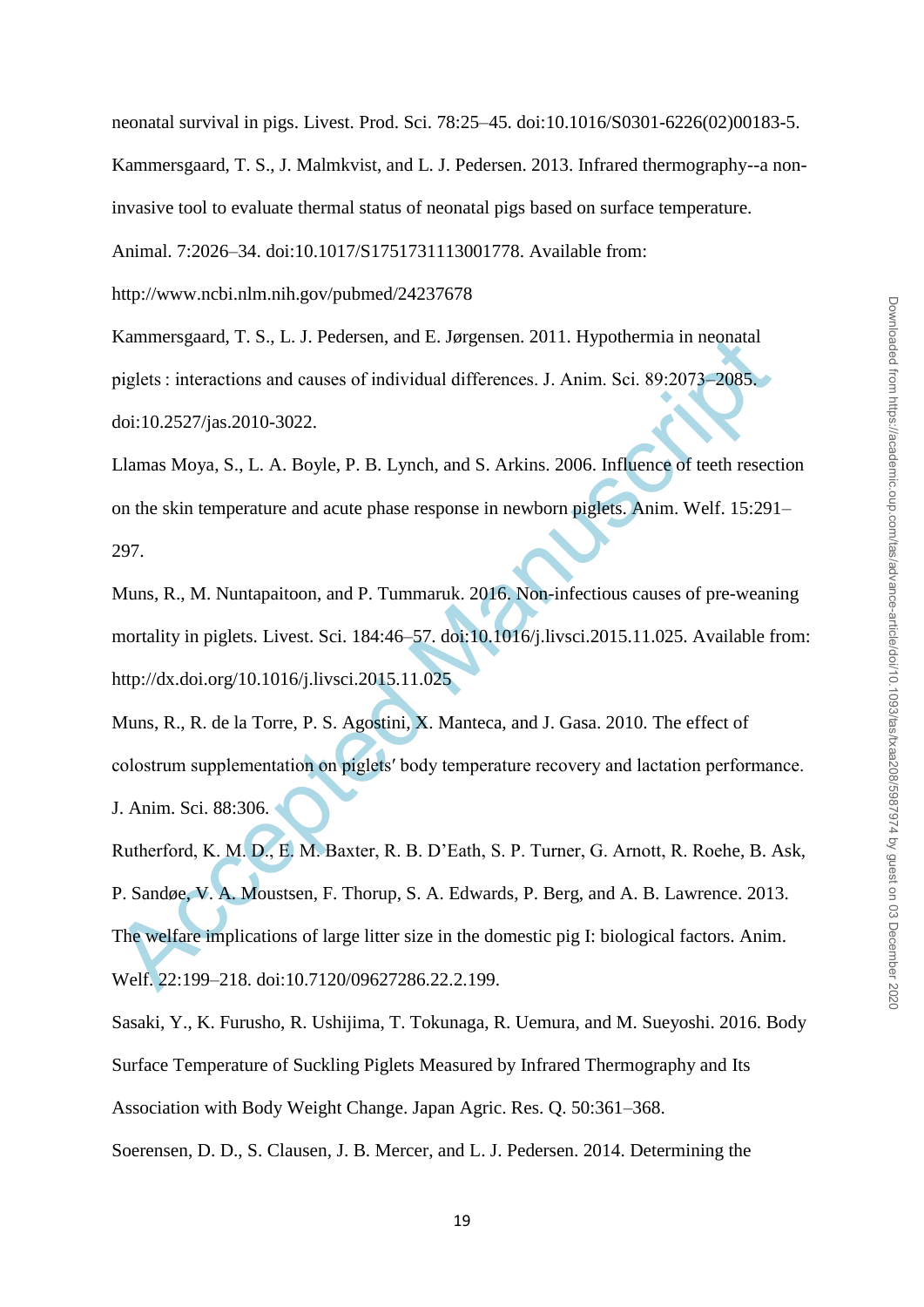emissivity of pig skin for accurate infrared thermography. Comput. Electron. Agric. 109:52– 58. doi:10.1016/j.compag.2014.09.003. Available from:

http://www.sciencedirect.com/science/article/pii/S0168169914002178

Soerensen, D. D., and L. J. Pedersen. 2015. Infrared skin temperature measurements for

monitoring health in pigs: a review. Acta Vet. Scand. 57:5. doi:10.1186/s13028-015-0094-2.

Available from: http://www.actavetscand.com/content/57/1/5

Tabuaciri, P., K. L. Bunter, and H.-U. Graser. 2012. Thermal imaging as a potential tool for identifying piglets at risk. In: AGBU Pig Genetics Workshop. Armidale, Australia. p. 23–30.

Accepted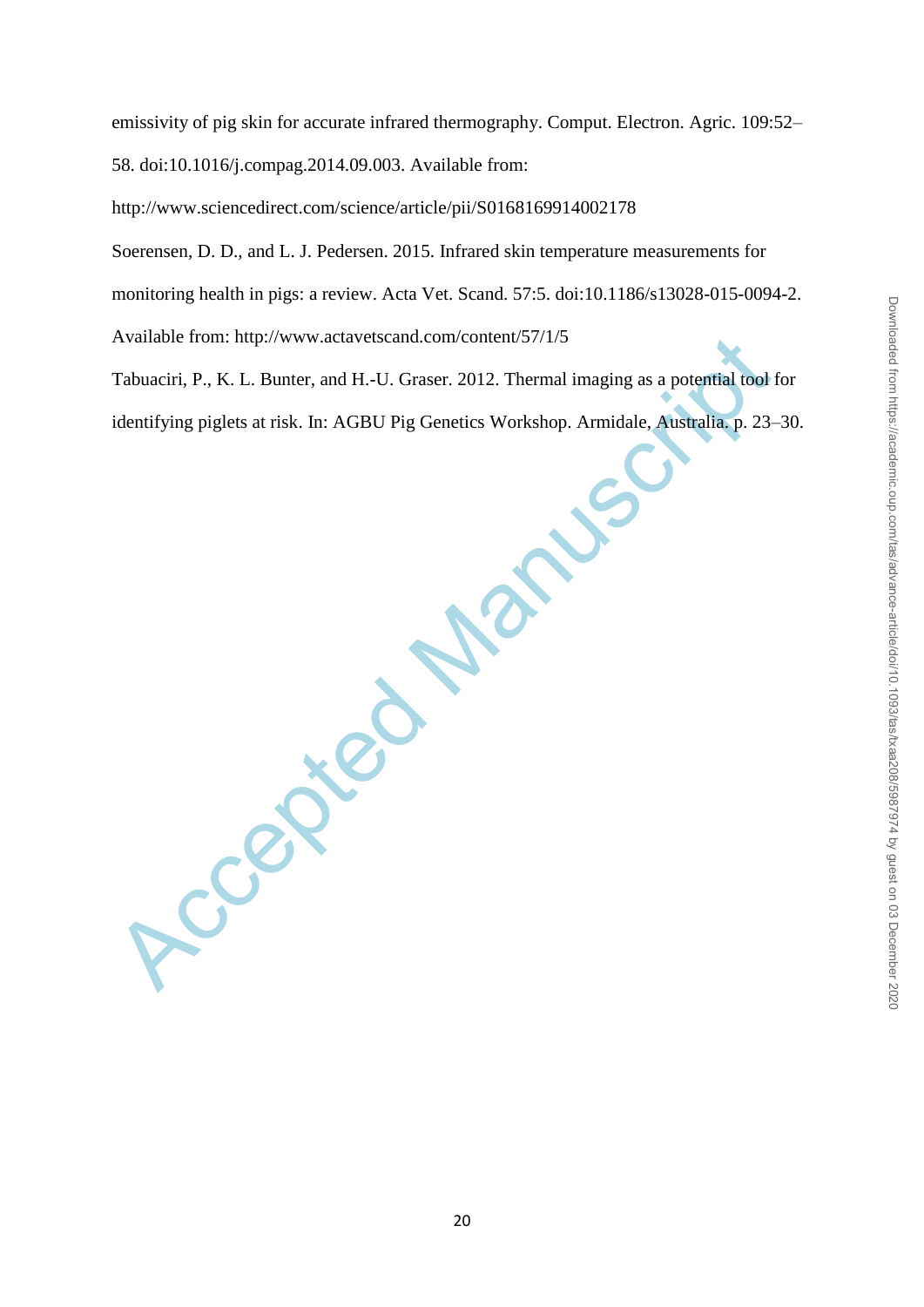**Figure 1** Maximum (a) and average (b) back temperatures (LS mean  $\pm$  S.E.) of piglets in different weight categories. Different letters indicate differences between weight categories (lowercase:  $P < 0.05$ , uppercase  $P < 0.005$ ). P-value for the effect of the interaction between time and weight rank was  $P < 0.01$  for the maximum back temperature, and  $P < 0.05$  for the average back temperature.

**Figure 2** Rectal temperature (LS mean  $\pm$  S.E.) of piglets in different weight rank across the first hour post-partum (effect time x weight rank:  $P > 0.1$ ).

**Figure 3** Rectal temperature (LS mean  $\pm$  S.E.) of piglets with different IUGR score across the first hour post-partum (effect time x IUGR score:  $P < 0.05$ ). Different letters indicate differences between weight categories ( $P < 0.05$ )

Figure 2 Rectal temperature (LS mean  $\pm$  S.E.) of piglets in different weight rank across<br>first hour post-partum (effect time x weight rank: P > 0.1).<br>Figure 3 Rectal temperature (LS mean  $\pm$  S.E.) of piglets with diffe **Figure 4** Minimum (a) and average (b) back temperatures (LS mean  $\pm$  S.E.) of piglets with different IUGR score. Different letters indicate differences between weight categories (lowercase:  $P < 0.05$ , uppercase  $P < 0.005$ ). P-value for the effect of the interaction between time and IUGR score was  $P \le 0.05$  for both the minimum and average back temperatures.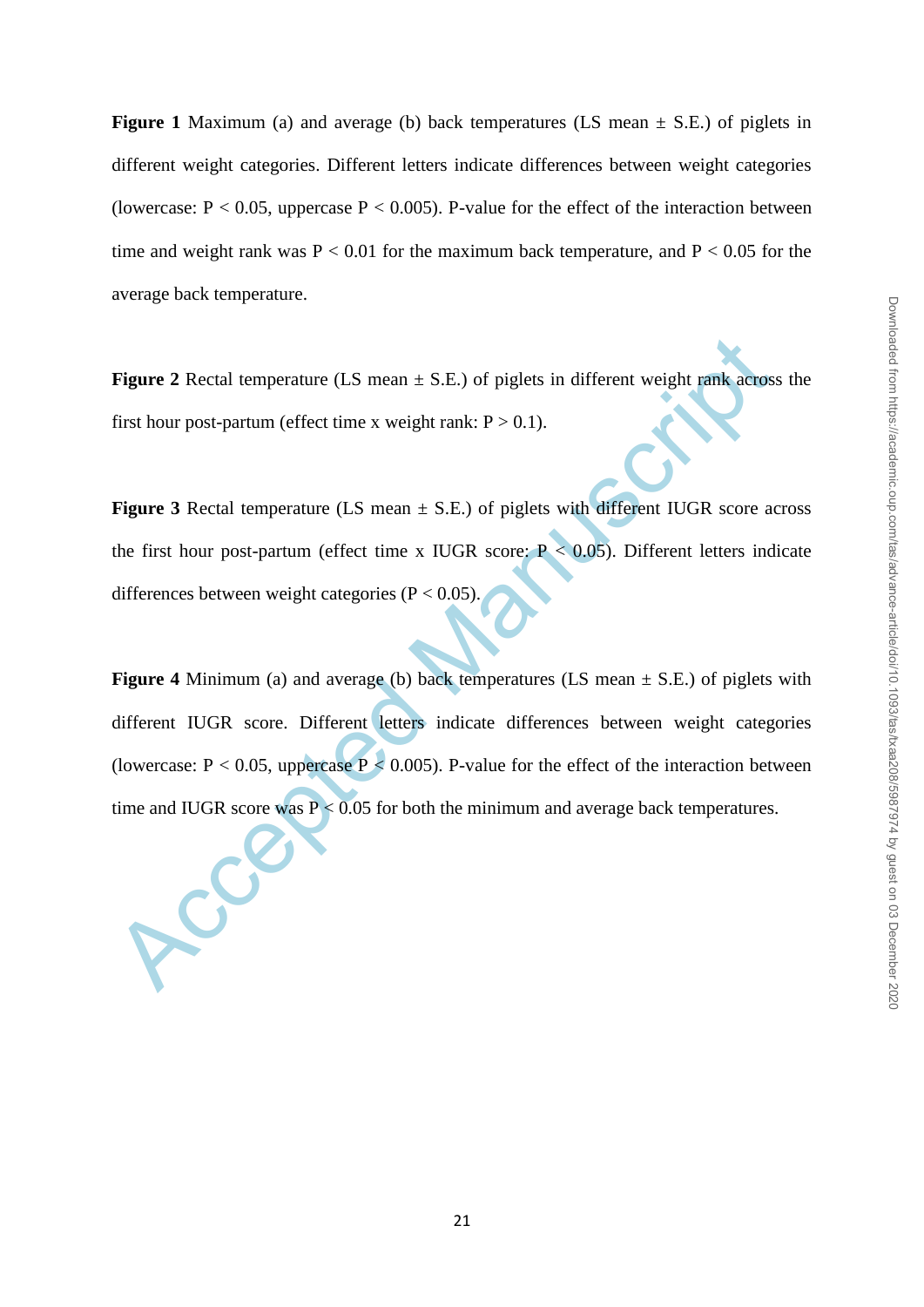**Table 1** Birth weights of piglets classified into each IUGR category (score  $0 =$  no IUGR to score  $3$  = severe IUGR).

|                   |    | Minimum | <b>Maximum</b> | LS Mean $\pm$ S.E.   |
|-------------------|----|---------|----------------|----------------------|
| <b>IUGR0</b>      |    | 1.03    | 2.44           | $1.68 \pm 0.09^a$    |
| <b>IUGR1</b>      | 22 | 0.98    | 2.08           | $1.57 \pm 0.09^{ab}$ |
| IUGR <sub>2</sub> |    | 0.78    | 1.79           | $1.33 \pm 0.08^{bc}$ |
| IUGR 3            |    | 0.53    | 1.56           | $1.04 \pm 0.12^c$    |

Xccepted Manuscri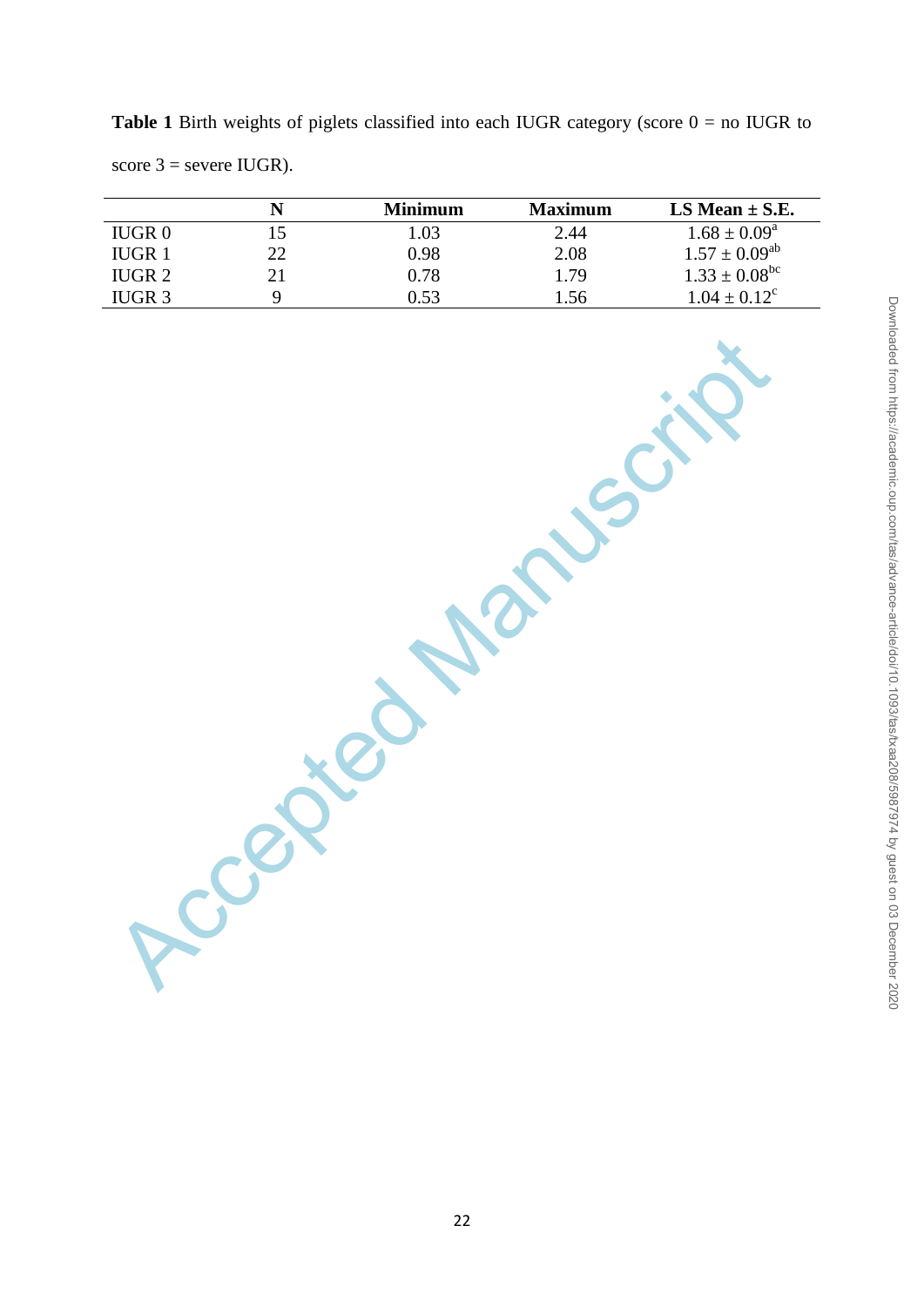| Table 2 Pearson correlations coefficients characterising relationships between rectal temperature, and birth weight and thermal data. Data fro |                          |                |                |            |                  |                     |
|------------------------------------------------------------------------------------------------------------------------------------------------|--------------------------|----------------|----------------|------------|------------------|---------------------|
|                                                                                                                                                |                          |                |                |            |                  |                     |
| thermal images (temperature of the ear tip, ear base, and minimum, maximum and average back temperature) obtained at birth (6 min) and         |                          |                |                |            |                  |                     |
| min, 30 min and 60 min post-partum (pp). *P < 0.05, ** P < 0.01; ***P < 0.001                                                                  |                          |                |                |            |                  |                     |
|                                                                                                                                                | <b>Back temperatures</b> |                |                |            | Ear temperatures |                     |
|                                                                                                                                                | <b>Minimum</b>           | <b>Maximum</b> | <b>Average</b> | <b>Tip</b> | <b>Base</b>      | <b>Birth weight</b> |
| <b>Rectal temperature</b>                                                                                                                      |                          |                |                |            |                  |                     |
| 6 min pp. $1$ (birth)                                                                                                                          | $0.48**$                 | $0.55***$      | $0.57***$      | $0.59***$  | $0.8***$         | $0.47**$            |
| 15 min pp.                                                                                                                                     | $0.37**$                 | $0.45***$      | $0.49***$      | $0.28*$    | $0.64***$        | $0.57***$           |
| 30 min pp.                                                                                                                                     | $0.36**$                 | $0.86***$      | $0.78***$      | $0.53***$  | $0.86***$        | $0.56***$           |
| 60 min pp.                                                                                                                                     | $0.59***$                | $0.9***$       | $0.87***$      | $0.39**$   | $0.71***$        | $0.36**$            |
|                                                                                                                                                |                          |                |                |            |                  |                     |
| <b>Birth Weight</b>                                                                                                                            |                          |                |                |            |                  |                     |
| 6 min pp. (birth)                                                                                                                              | $0.28*$                  | 0.04           | 0.1            | $0.31*$    | 0.21             |                     |
| 15 min pp.                                                                                                                                     | 0.22                     | $-0.03$        | $-0.1$         | 0.04       | 0.1              |                     |
| 30 min pp.                                                                                                                                     | $-0.05$                  | $0.28*$        | 0.15           | 0.03       | $0.32**$         |                     |
| 60 min pp.                                                                                                                                     | 0.01                     | $0.28*$        | 0.19           | 0.18       | $0.32**$         |                     |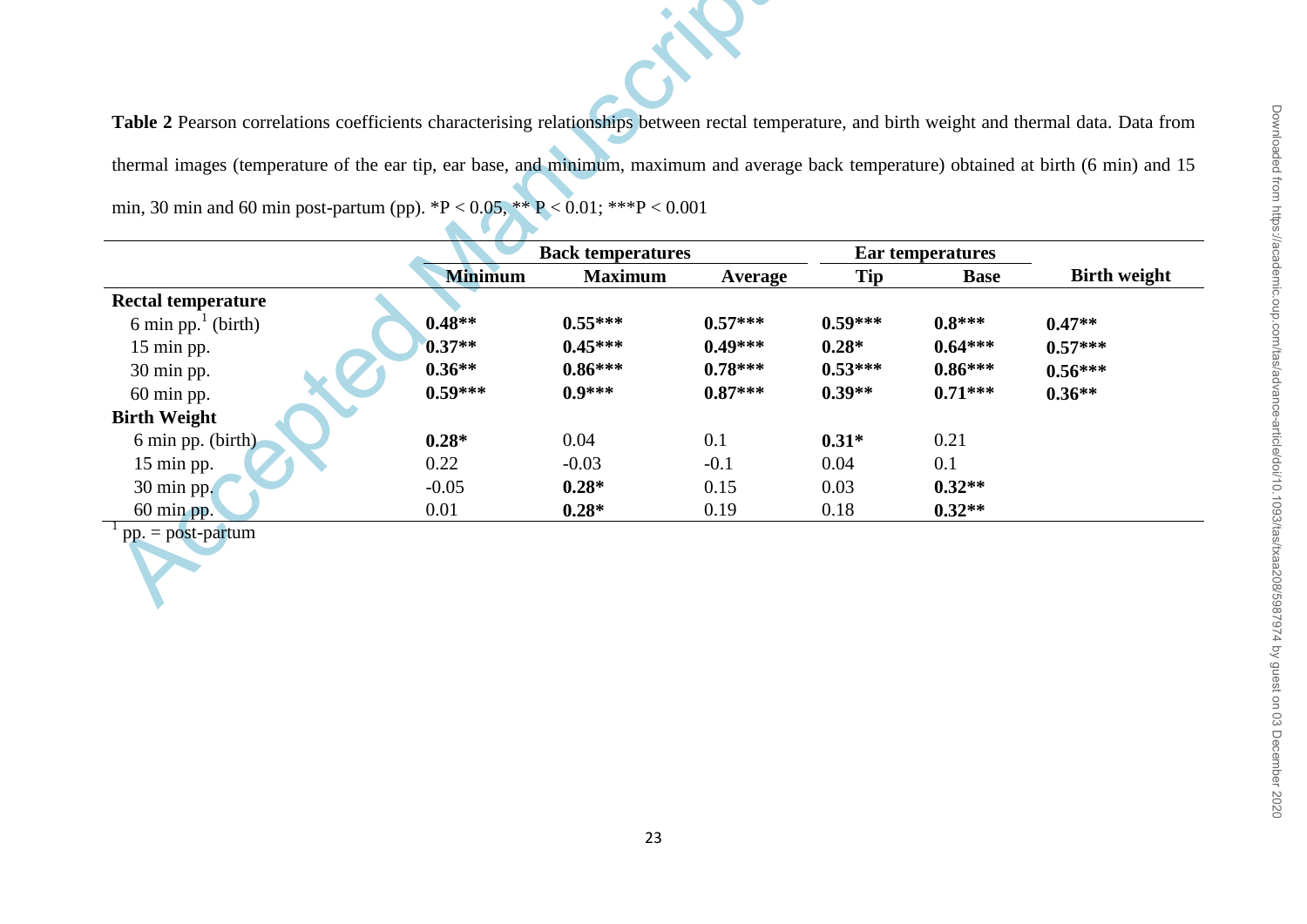| Table 3 Mean $\pm$ S.E. temperatures of neonatal piglets, according to the time post-partum and their birth weight category. Superscript letters |                                                                                              |                                                                                               |                                                                                              |                                                                                 |                                                                                               |                                                                                    |  |
|--------------------------------------------------------------------------------------------------------------------------------------------------|----------------------------------------------------------------------------------------------|-----------------------------------------------------------------------------------------------|----------------------------------------------------------------------------------------------|---------------------------------------------------------------------------------|-----------------------------------------------------------------------------------------------|------------------------------------------------------------------------------------|--|
| indicate significant differences within each variable $(^{a,b} = P < 0.05, ^{A,B} = P < 0.005)$ .                                                |                                                                                              |                                                                                               |                                                                                              |                                                                                 |                                                                                               |                                                                                    |  |
|                                                                                                                                                  | <b>Rectal</b><br><b>Temperature</b>                                                          | Ear base<br>temperature                                                                       | Ear tip<br>temperature                                                                       | <b>Minimum</b><br>back<br>temperature                                           | <b>Maximum</b><br>back<br>temperature                                                         | Average<br>back<br>temperatur<br>e                                                 |  |
| <b>Effect of time</b>                                                                                                                            |                                                                                              |                                                                                               |                                                                                              |                                                                                 |                                                                                               |                                                                                    |  |
| Birth $(6 \text{ min pp.}^1)$                                                                                                                    | $37.4 \pm 0.36$ <sup>A</sup>                                                                 | $36.1 \pm 0.33$ AC                                                                            | $29.2 \pm 0.32$ AC                                                                           | $29.3 \pm 0.43$ <sup>A</sup>                                                    | $34.9 \pm 0.32$ <sup>A</sup>                                                                  | $33.2 \pm 0.35$                                                                    |  |
| 15 min post-partum<br>30 min post-partum<br>60 min post-partum                                                                                   | $36.2 \pm 0.34$ <sup>B</sup><br>$36.2 \pm 0.36$ <sup>B</sup><br>$37.1 \pm 0.37$ <sup>A</sup> | $35.4 \pm 0.31$ <sup>B</sup><br>$35.7 \pm 0.32$ <sup>AB</sup><br>$36.6 \pm 0.36$ <sup>C</sup> | $27.7 \pm 0.32$ <sup>B</sup><br>$28.8 \pm 0.35$ <sup>A</sup><br>$29.8 \pm 0.37$ <sup>C</sup> | $28.3 \pm 0.43$ <sup>B</sup><br>$28.7 \pm 0.42$<br>$29.3 \pm 0.44$ <sup>A</sup> | $35.4\pm0.32$ $^{\mathrm{B}}$<br>$35.9 \pm 0.31$ <sup>C</sup><br>$36.7 \pm 0.30$ <sup>D</sup> | $33.5\pm0.35$<br>A<br>$34.1 \pm 0.35$ <sup>B</sup><br>$34.9 \pm 0.35$ <sup>C</sup> |  |
| $P-value$<br><b>Effect of weight</b><br>category                                                                                                 | P < 0.001                                                                                    | P < 0.001                                                                                     | P < 0.001                                                                                    | P < 0.001                                                                       | < 0.001                                                                                       | < 0.001                                                                            |  |
| $< 1.27$ kg<br>$1.27 - 1.50$ kg                                                                                                                  | $35.7 \pm 0.41$ Aa<br>$36.5 \pm 0.39$ <sup>b</sup>                                           | $35.2 \pm 0.36$ <sup>A</sup><br>$35.7 \pm 0.35$ <sup>a</sup>                                  | $28.4 \pm 0.39$<br>$29.2 \pm 0.37$                                                           | $28.7 \pm 0.44$<br>$29.2 \pm 0.43$                                              | $35.4 \pm 0.34$ <sup>a</sup><br>$35.6 \pm 0.34$                                               | $33.5 \pm 0.38$<br>$33.9 \pm 0.37$                                                 |  |
| $1.50 - 1.74$ kg                                                                                                                                 | $37.3 \pm 0.38$ <sup>Bc</sup>                                                                | $36.5 \pm 0.35$ <sup>Bb</sup>                                                                 | $28.9 \pm 0.37$                                                                              | $29.0 \pm 0.43$                                                                 | $36.2 \pm 0.33^{b}$                                                                           | $34.4 \pm 0.37$ <sup>B</sup>                                                       |  |
| $> 1.74$ kg<br>$P-value$                                                                                                                         | $37.4 \pm 0.39$ <sup>Bc</sup><br>P < 0.001                                                   | $36.4 \pm 0.36$ <sup>B</sup><br>P < 0.001                                                     | $28.9 \pm 0.39$<br>$P = 0.2$                                                                 | $28.8 \pm 0.44$<br>$P = 0.2$                                                    | $35.7 \pm 0.34$<br>P < 0.01                                                                   | $33.8 \pm 0.38$<br>P < 0.05                                                        |  |

 $1$  pp. = post-partum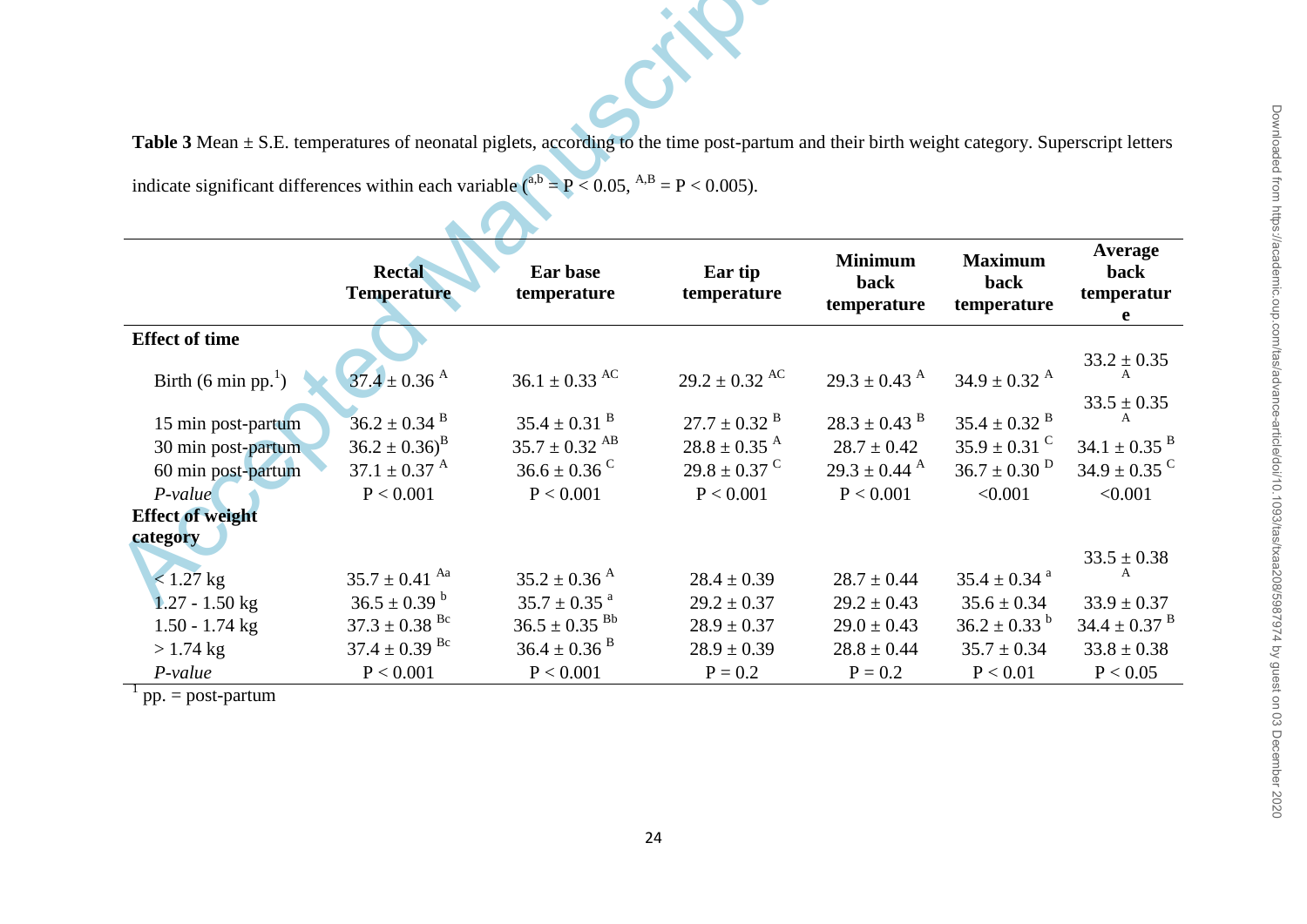|                               |                              | Table 4 Mean $(\pm S.E.)$ temperatures of neonatal piglets, according to the time post-partum and their IUGR score. Superscript letters |                              |                                       |                                       |                                       |
|-------------------------------|------------------------------|-----------------------------------------------------------------------------------------------------------------------------------------|------------------------------|---------------------------------------|---------------------------------------|---------------------------------------|
|                               |                              | indicate significant differences within each variable $\binom{a,b}{b} = P < 0.05$ , $\binom{A,B}{b} = P < 0.005$ .                      |                              |                                       |                                       |                                       |
|                               |                              |                                                                                                                                         |                              |                                       |                                       |                                       |
|                               | <b>Rectal</b><br>temperature | <b>Ear base</b><br>temperature                                                                                                          | Ear tip<br>temperature       | <b>Minimum</b><br>back<br>temperature | <b>Maximum</b><br>back<br>temperature | <b>Average</b><br>back<br>temperature |
| <b>Effect of time</b>         |                              |                                                                                                                                         |                              |                                       |                                       |                                       |
| Birth $(6 \text{ min pp.}^1)$ | $37.4 \pm 0.35$ <sup>A</sup> | $36.1 \pm 0.33$ <sup>A</sup>                                                                                                            | $29.3 \pm 0.35$ AC           | $29.2 \pm 0.47$ <sup>A</sup>          | $35.0 \pm 0.32$ <sup>A</sup>          | $33.2 \pm 0.36$ <sup>A</sup>          |
| 15 min post-<br>partum        | $36.2 \pm 0.34$ <sup>B</sup> | $35.3 \pm 0.30$ <sup>B</sup>                                                                                                            | $27.8 \pm 0.35$ <sup>B</sup> | $28.2 \pm 0.45$ $^{\text{B}}$         | $35.3 \pm 0.32$ <sup>A</sup>          | $33.4 \pm 0.37$ <sup>A</sup>          |
| 30 min post-                  |                              |                                                                                                                                         |                              |                                       |                                       |                                       |
| partum                        | $36.1 \pm 0.35$ <sup>B</sup> | $35.6 \pm 0.31$ ABa                                                                                                                     | $28.7 \pm 0.38$ <sup>A</sup> | $28.8 \pm 0.45$                       | $35.8 \pm 0.31$ <sup>B</sup>          | $34.0 \pm 0.36$ <sup>B</sup>          |
| 60 min post-<br>partum        | 37.0 $\pm$ 0.37 <sup>A</sup> | $36.3 \pm 0.37$ <sup>Ab</sup>                                                                                                           | $29.8 \pm 0.39$ <sup>C</sup> | $29.4 \pm 0.47$ <sup>A</sup>          | $36.6 \pm 0.30$ <sup>C</sup>          | $34.8 \pm 0.37$ <sup>C</sup>          |
| $P-value$                     | P < 0.001                    | P < 0.001                                                                                                                               | P < 0.001                    | P < 0.001                             | < 0.001                               | < 0.001                               |
| <b>Effect of IUGR</b>         |                              |                                                                                                                                         |                              |                                       |                                       |                                       |
| score                         |                              |                                                                                                                                         |                              |                                       |                                       |                                       |
| <b>IUGR0</b>                  | $37.2 \pm 0.42$ <sup>a</sup> | $36.3 \pm 0.36$ <sup>a</sup>                                                                                                            | $29.0 \pm 0.40$              | $28.8 \pm 0.46$                       | $35.7 \pm 0.34$                       | $33.9 \pm 0.39$                       |
| <b>IUGR1</b>                  | $37.1 \pm 0.40$ <sup>a</sup> | $36.1 \pm 0.34$                                                                                                                         | $29.0 \pm 0.38$              | $29.1 \pm 0.45$                       | $35.7 \pm 0.33$                       | $33.9 \pm 0.38$                       |
| <b>IUGR2</b>                  | $36.6\pm0.38$                | $35.9\pm0.34$                                                                                                                           | $28.8 \pm 0.38$              | $28.9 \pm 0.45$                       | $35.9 \pm 0.33$                       | $34.1 \pm 0.38$                       |
| <b>IUGR 3</b>                 | $35.8 \pm 0.46^{\circ}$      | $35.1 \pm 0.42^{\circ}$                                                                                                                 | $28.8 \pm 0.49$              | $28.9 \pm 0.50$                       | $35.3 \pm 0.39$                       | $33.5 \pm 0.44$                       |
| P-value                       | P < 0.05                     | P < 0.05                                                                                                                                | $P = 0.89$                   | $P = 0.76$                            | $P = 0.29$                            | $P = 0.25$                            |

 $1$  pp. = post-partum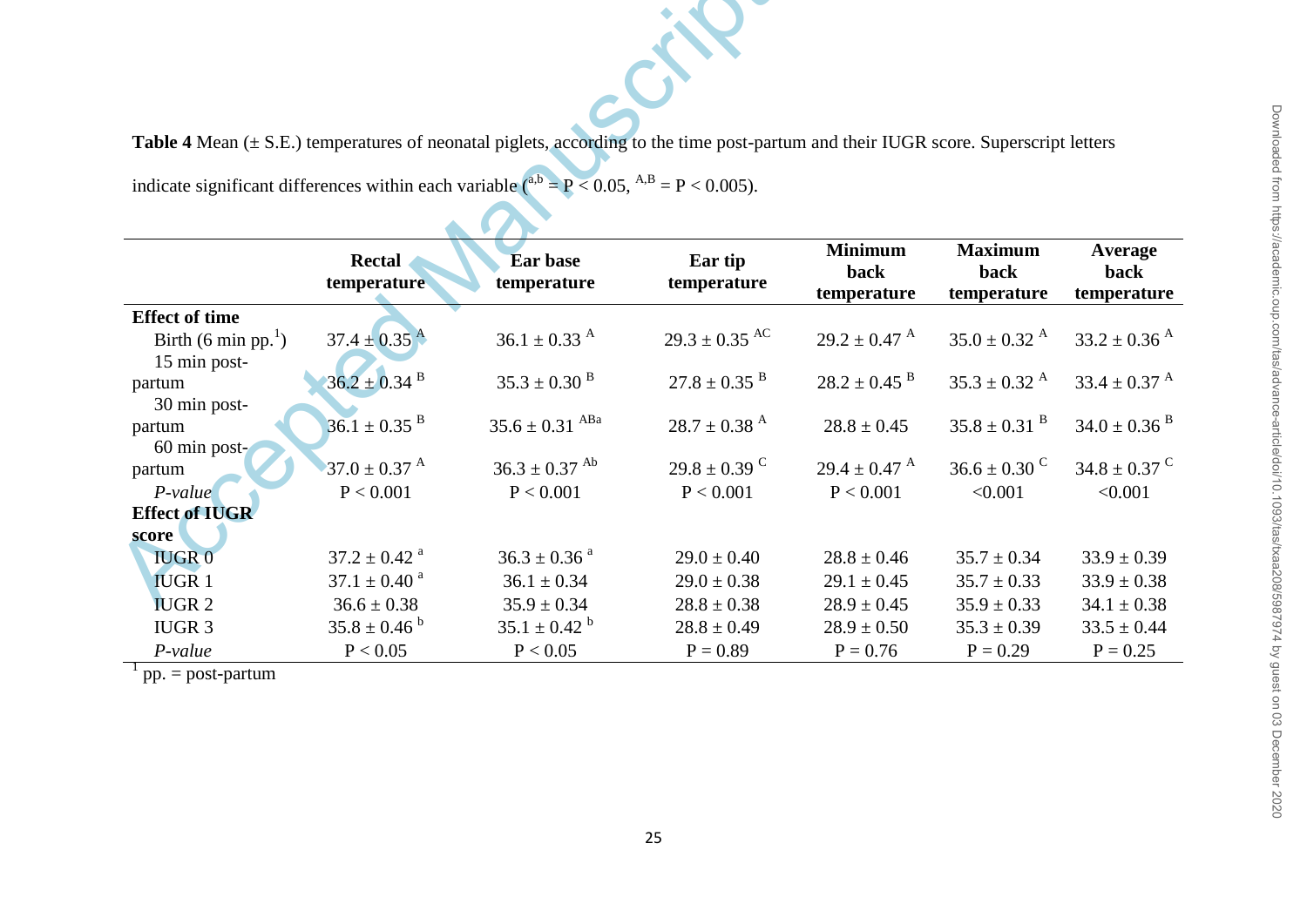

Figure 1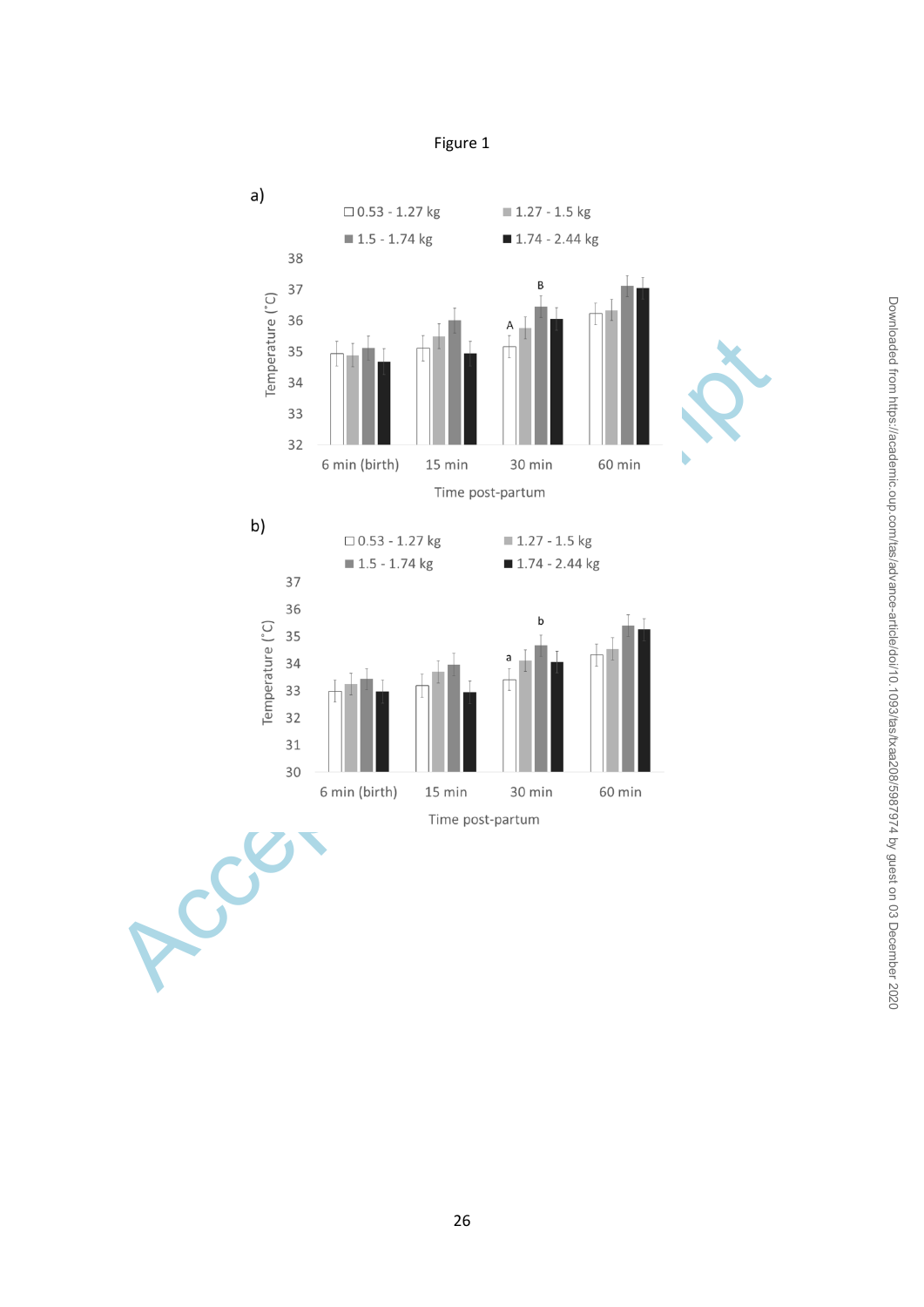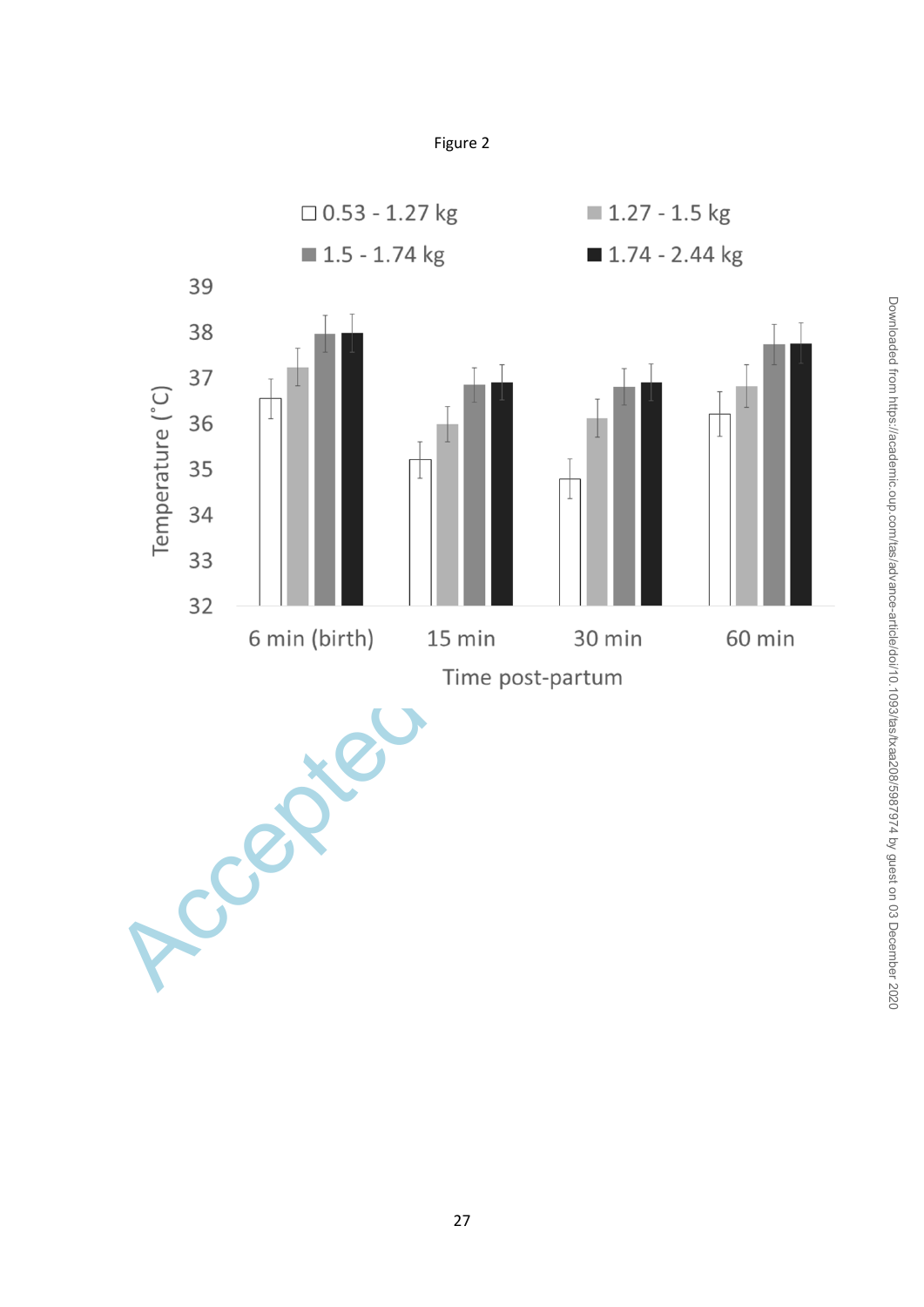

Downloaded from https://academic.oup.com/tas/advance-article/doi/10.1093/tas/txaa208/5987974 by guest on 03 December 2020 Downloaded from https://academic.oup.com/tas/advance-article/doi/10.1093/tas/txaa208/5987974 by guest on 03 December 2020